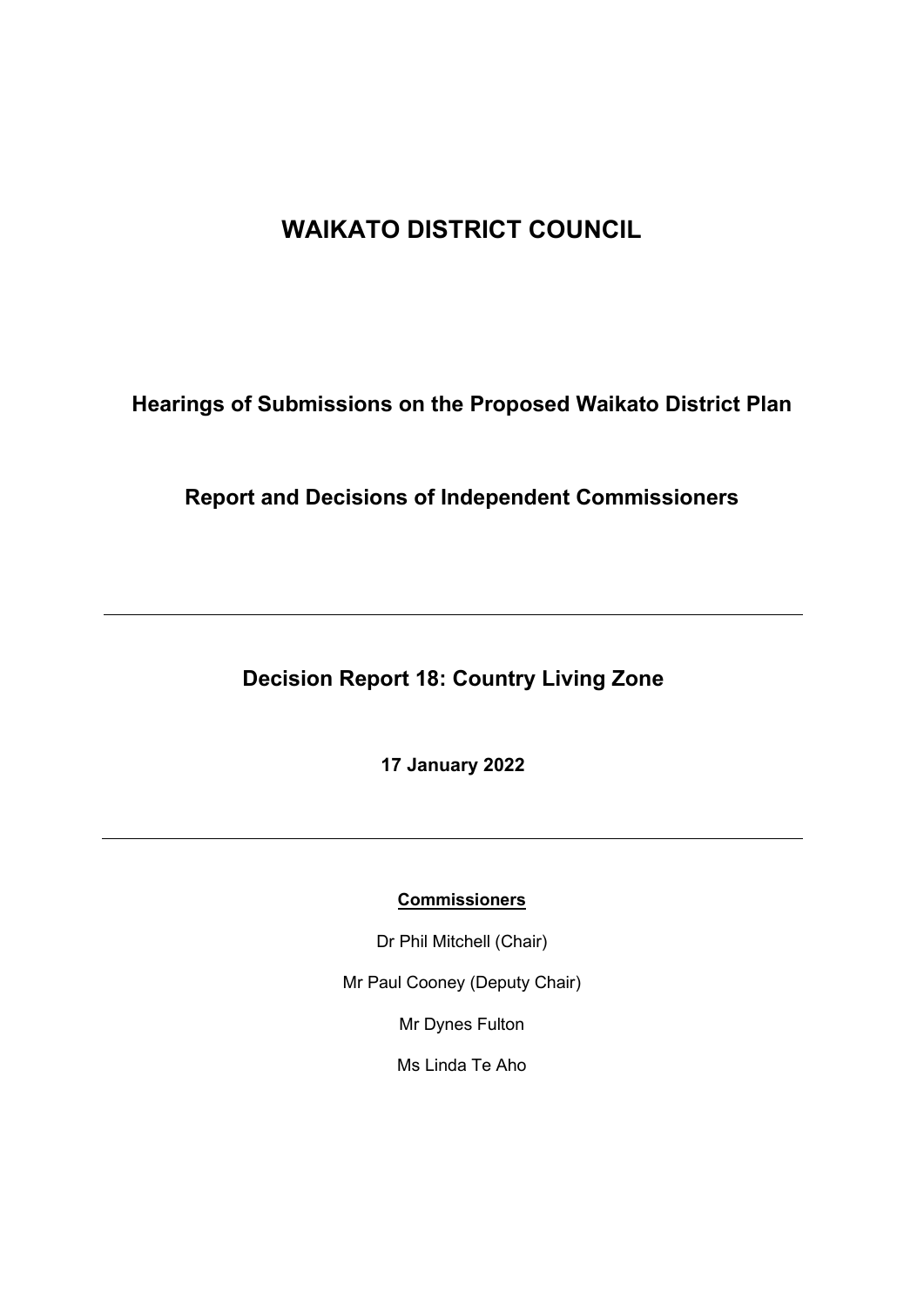## **Contents**

| 1            |     |  |  |
|--------------|-----|--|--|
| $\mathbf{2}$ |     |  |  |
| 3            |     |  |  |
| 4            |     |  |  |
|              | 4.1 |  |  |
| 5            |     |  |  |
|              | 5.1 |  |  |
|              | 5.2 |  |  |
|              | 5.3 |  |  |
|              | 5.4 |  |  |
|              | 5.5 |  |  |
|              | 5.6 |  |  |
|              | 5.7 |  |  |
|              | 5.8 |  |  |
|              | 5.9 |  |  |
|              |     |  |  |
|              |     |  |  |
|              |     |  |  |
|              |     |  |  |
|              |     |  |  |
|              |     |  |  |
|              |     |  |  |
|              |     |  |  |
|              |     |  |  |
|              |     |  |  |
|              |     |  |  |
|              |     |  |  |
|              |     |  |  |
|              |     |  |  |
|              |     |  |  |
| 6            |     |  |  |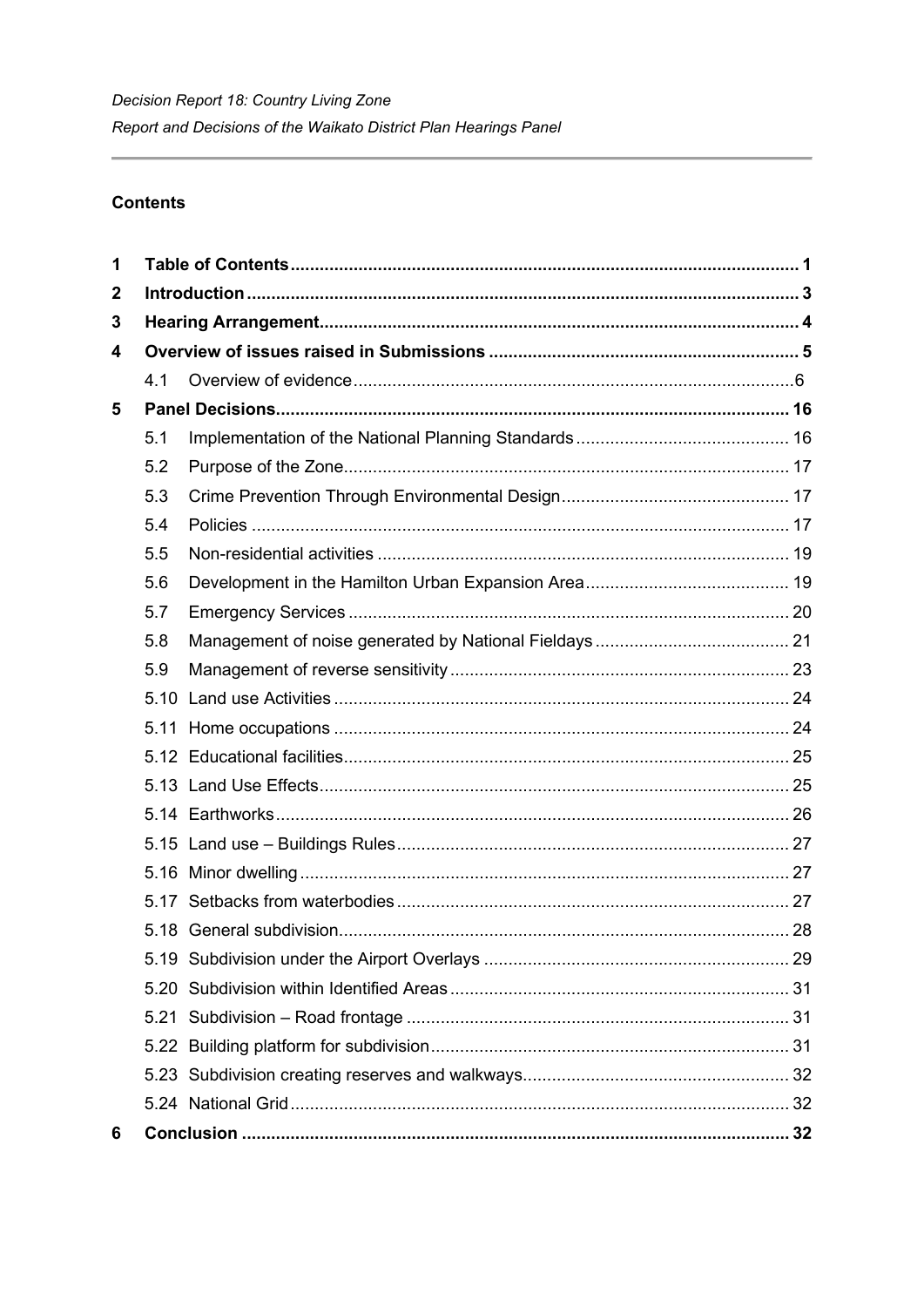## **1 Introduction**

- 1. Hearing 12 related to all the submissions received by the Waikato District Council (Council) on the provisions of the Country Living Zone (CLZ) within the Waikato Proposed District Plan (PDP). This hearing specifically related to objectives, policies, land use activities, land use effects, building and subdivision within the CLZ.
- 2. The PDP was notified prior to the implementation of the National Planning Standards, which standardise planning provisions. We have explained below in our Decision that in order to implement the National Planning Standards, the CLZ will be renamed as the 'Rural Lifestyle Zone'. We highlight to plan users that when searching for the CLZ provisions, they must instead look for the 'Rural Lifestyle Zone'. We have however continued to use 'CLZ' in this Decision for consistency with Hearing 12.
- 3. The CLZ provides for low density living at specific locations in rural areas and is intended to provide rural-residential living opportunities to alleviate the pressure for the subdivision and development of rural land. The CLZ is generally located near an urban town or village, but can also be in isolated rural areas. Substantial areas of the zone are located at Te Kauwhata and around Ngaruawahia, extending north towards Taupiri. Tamahere is the largest area of CLZ and is in close proximity to Hamilton City.

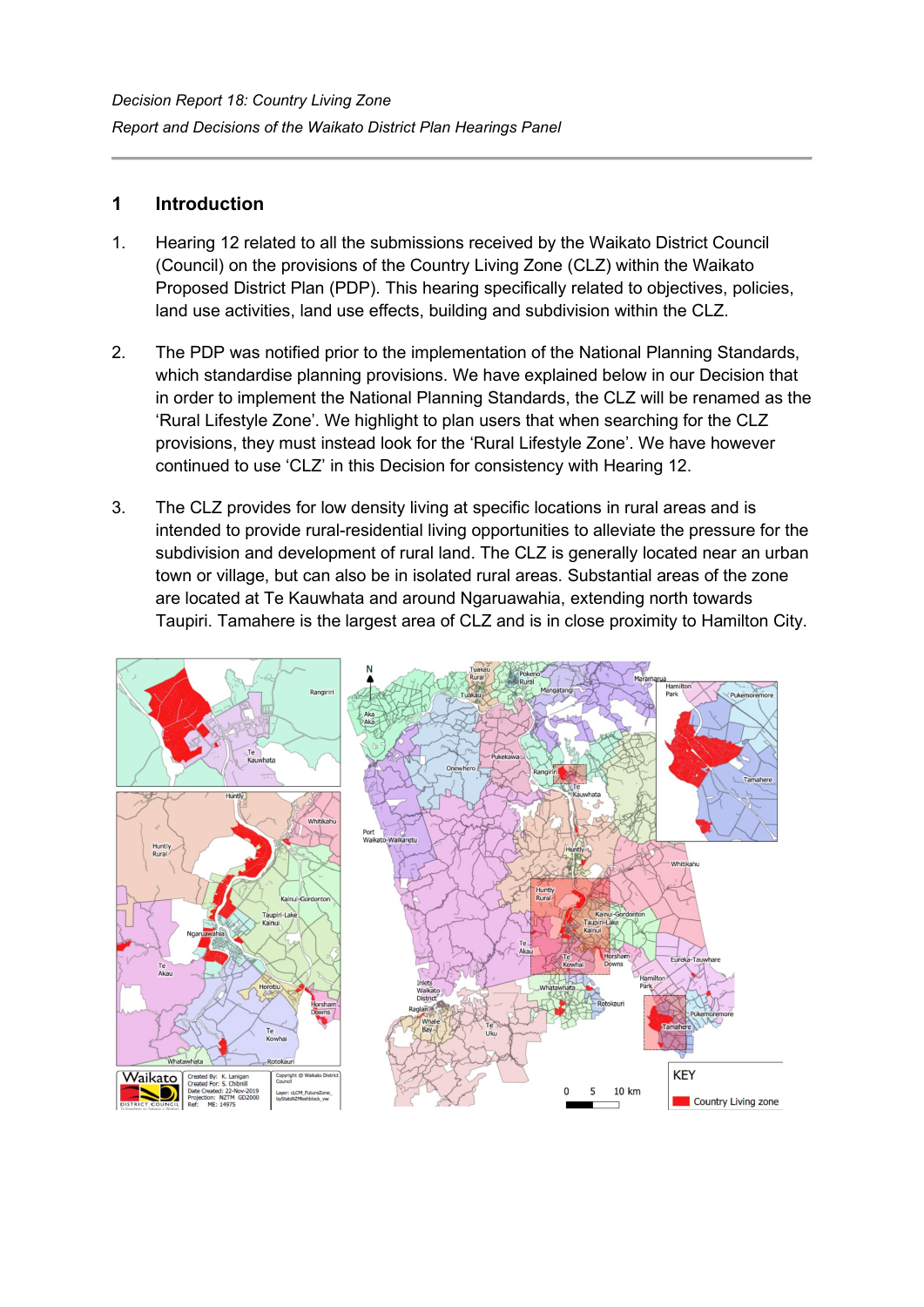Gordonton Road which will transfer into Hamilton City Council's jurisdiction at some point and will eventually be urbanised. The purpose of the UEA is to ensure that development in the meantime does not compromise the future ability to urbanise. The provisions limit the subdivision and land uses that can establish in order to allow more efficient urban development in the future.

## **2 Hearing Arrangements**

- 5. The hearing was held on Tuesday 7 April 2020 via Zoom. All of the relevant information pertaining to this hearing (i.e., section 42A report, legal submissions and evidence) is contained on Council's website.
- 6. We heard from the following parties on the CLZ provisions of the PDP:

| Submitter                                            | Attendee at the hearing                       |
|------------------------------------------------------|-----------------------------------------------|
| Council                                              | Susan Chibnall (author of section 42A report) |
| <b>Hamilton City Council</b>                         | Laura Galt                                    |
| <b>Middlemiss Farm Holdings</b>                      | <b>Peter Fuller</b>                           |
| The Buckland Country Living<br>Zone Landowners Group | Peter Fuller and Shane Hartley                |
| <b>Mark Chrisp</b>                                   | In person                                     |
| <b>Ethan Findlay</b>                                 | In person                                     |
| <b>Jason Howarth</b>                                 | In person                                     |
| <b>Bowrock Properties</b>                            | <b>Hannah Palmer</b>                          |
| NZ National Fieldays Society Inc                     | <b>Peter Nation</b>                           |
| Waikato Regional Airport Ltd                         | <b>Kathryn Drew</b>                           |
| <b>Derek Hartley</b>                                 | In person                                     |
| <b>Godfrey Bridger</b>                               | In person                                     |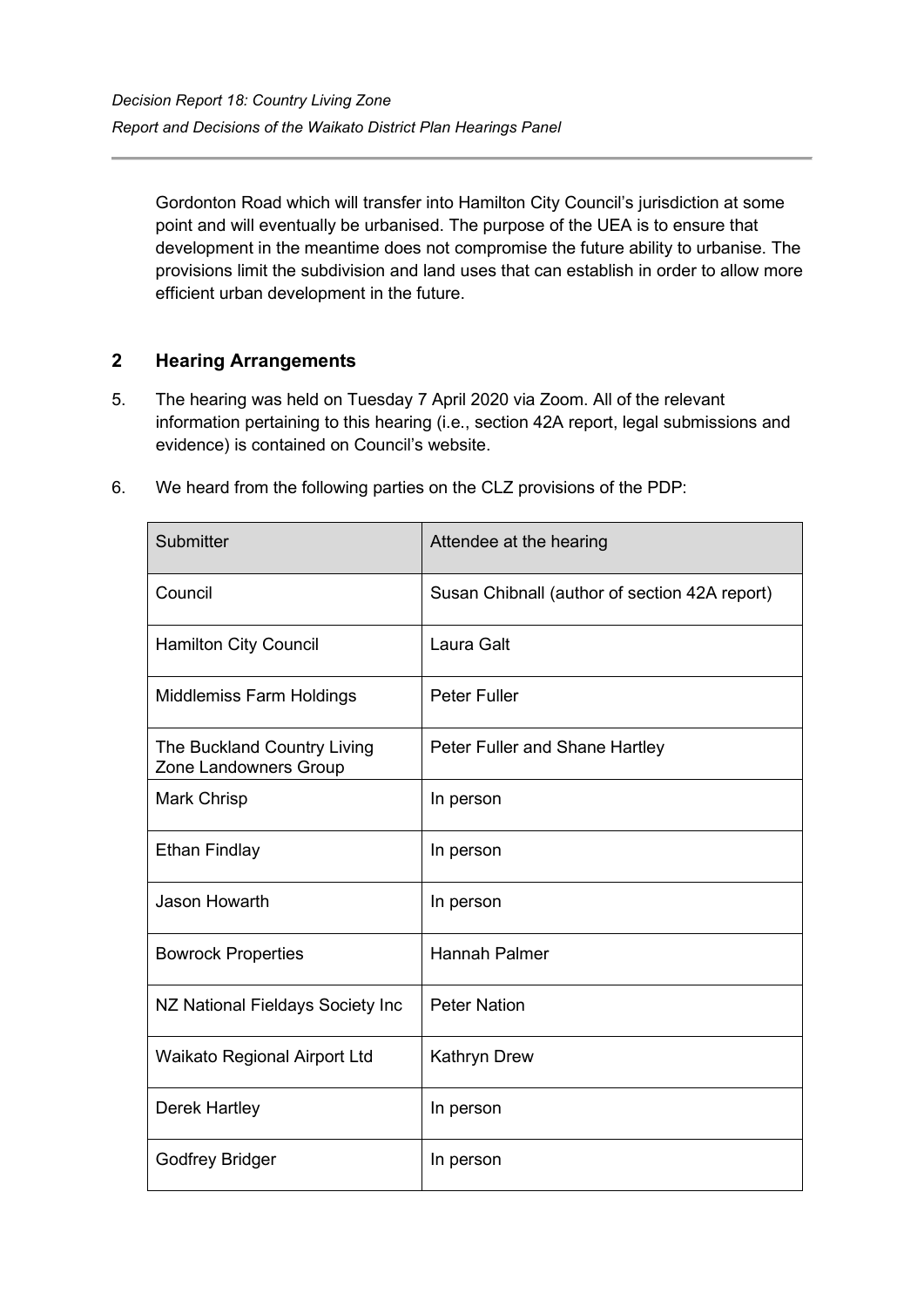| Auckland/Waikato Fish and<br><b>Game Council NZ</b> | Ben Wilson |
|-----------------------------------------------------|------------|
| Tamahere Community Committee   Sue Robinson         |            |

- 7. Although these parties did not attend the hearing, evidence was filed by:
	- a. Leigh Robcke;
	- b. Philip Barrett for William Hodgson and Leo Koppens;
	- c. Pam Butler on behalf of KiwiRail;
	- d. Teina Malone on behalf of First Gas Ltd;
	- e. Sir William Birch on behalf of CSL Trust and Top End Properties;
	- f. Tim Lester on behalf of Blue Wallace Surveyors Ltd;
	- g. Pauline Whitney on behalf of Transpower NZ;
	- h. Vance Hodgson on behalf of HortNZ;
	- i. Carolyn McAlley on behalf of Heritage New Zealand Pouhere Taonga;
	- j. Vanessa Addy on behalf of The Surveying Company;
	- k. Alec Duncan on behalf of Fire and Emergency New Zealand;
	- l. Tanya Running on behalf of New Zealand Transport Agency; and
	- m. Alec Duncan on behalf of the Ministry of Education.

## **3 Overview of issues raised in Submissions**

- 8. In the section 42A report, Ms Susan Chibnall set out the full list of submissions which Council received relating to the CLZ provisions. In brief, the key matters of relief sought by the submitters relate to:[1](#page-4-0)
	- a. Objectives and policies to recognise non-residential activities;

<span id="page-4-0"></span><sup>1</sup> Section 42A Report Hearing 12: Country Living Zone, 3 March 2020, paragraph 31.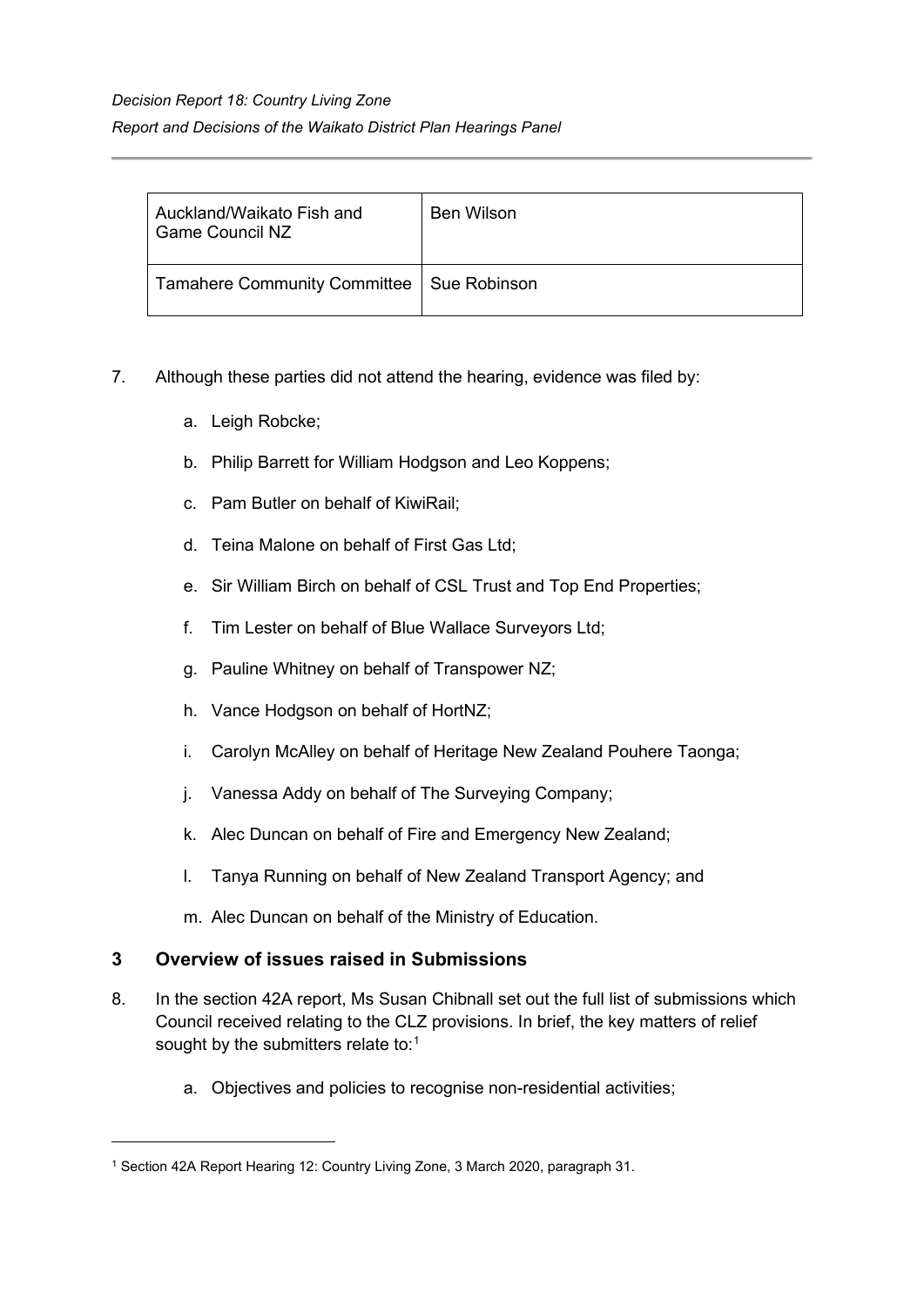- b. Provisions to support the establishment and operation of emergency services facilities;
- c. Inclusion of Crime Prevention Through Environmental Design (CPTED) in new development;
- d. Provisions to manage the impact of Homestays (inclusive of Airbnb and Bookabach);
- e. Provisions to enable childcare facilities and management of home occupations;
- f. More enabling provisions for earthworks;
- g. Better recognition and minimisation of reverse sensitivity;
- h. Less restrictive standards for setbacks, height, daylight admissions and site coverage;
- i. Amendments to the setback rules from waterbodies;
- j.  $\,$  Decreasing the minimum lot size below 5,000m $^2;$
- k. Deleting the prohibitive subdivision rule for subdivision in the Airport Subdivision Control Boundary (ASCB);
- l. Decreasing the minimum lot size below 1.1ha in the ASCB; and
- m. The prohibitive subdivision framework in Hamilton's UEA.

#### **3.1 Overview of evidence**

9. Ms Galt presented evidence on behalf of Hamilton City Council (HCC) which addressed two main matters in the context of the UEA. Ms Galt sought to limit the commercial activities that can establish in the UEA to maintain the primacy of existing commercial centres by confining commercial activities to Business Zones. She explained this is a critical issue for HCC, as almost all of the CLZ is located near Hamilton City or main towns. Accordingly, HCC seeks to ensure that any commercial activities that establish within the CLZ are limited to providing a local service at a scale that provides for the day-to-day needs of a community. She considered that larger commercial activities should be directed to and located in existing business zoned land, so as not to adversely impact on existing centres. Ms Galt stated that while a discretionary activity status is an appropriate activity status for commercial activities in the CLZ, the current policy framework does not achieve the outcome sought by HCC.<sup>[2](#page-5-0)</sup> Ms Galt therefore supported the recommendations of the section 42A report in terms

<span id="page-5-0"></span><sup>&</sup>lt;sup>2</sup> Statement of Evidence of Laura Galt on behalf of Hamilton City Council, 17 March 2020, paragraphs 10 and 11.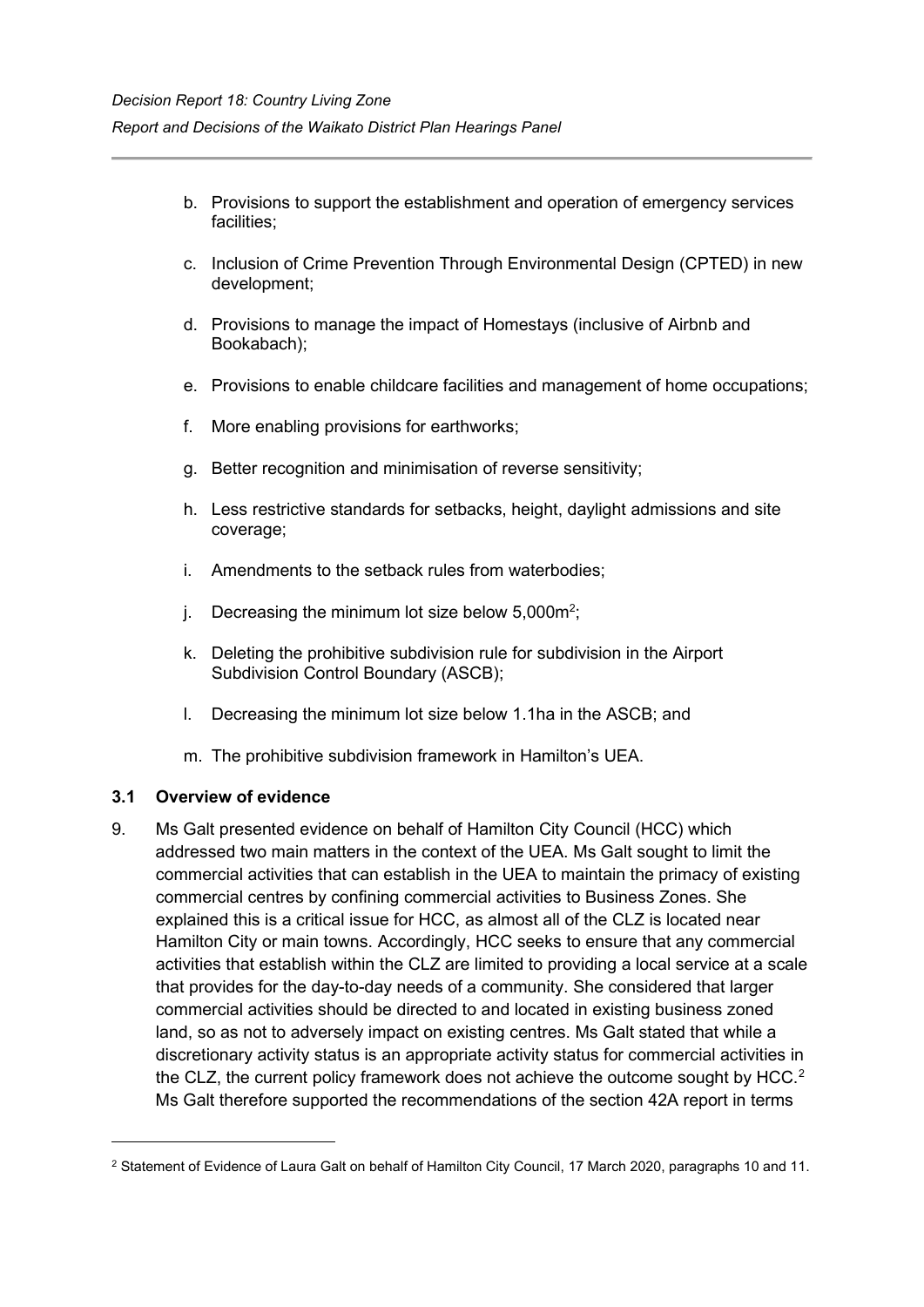of retaining Policy 5.6.8 Non-residential activities so long as it was strengthened to better protect existing centres from inappropriate commercial activities establishing in the CLZ.

- 10. Ms Galt also sought retention of the prohibited activity status for subdivision in the UEA to protect the land resource which will be transferred to HCC in the future. While Ms Chibnall recommended a discretionary activity status in her section 42A report, Ms Galt considered that any further fragmentation of the land will degrade the resource and HCC's ability to retrofit the land for future urbanisation purposes. She considered a prohibitive approach to subdivision in the UEA provides HCC with the best chance to urbanise the land in the most effective and efficient manner, and thus achieve the outcomes of the Strategic Agreement between Waikato District Council and Hamilton City Council.<sup>[3](#page-6-0)</sup>
- 11. HCC was also a further submitter on a number of primary submissions and Ms Galt expressed support for the following recommendations in the section 42A report:
	- a. the retention of Policy 5.6.3 (i) Subdivision within the Country Living Zone, as notified;
	- b. the retention of the notified minimum lot size of 5000m<sup>2</sup> for the CLZ; and
	- c. the retention of Policy 5.6.8 Non-residential activities and the definition of "rural activity".
- 12. Mr Peter Fuller filed legal submissions on behalf of The Surveying Company and the Buckland Group, although recognised that the Buckland Group arguably did not have direct standing in this hearing due to the absence of submissions. [4](#page-6-1) The legal submissions were complimented by planning evidence from Mr Shane Hartley on behalf of The Surveying Company. Mr Hartley agreed with the section 42A report recommendations on the following matters<sup>[5](#page-6-2)</sup>:
	- a. Increasing the maximum volume of earthworks as a permitted activity from 250 $m<sup>3</sup>$ to 500 $\mathsf{m}^3$ , and retaining the other standards for earthworks;
	- b. Retaining minor household units as a permitted activity; and
	- c. Adding a rule requiring buildings to be set back a minimum of 10 metres from the bank of a perennial or intermittent stream (named or unnamed).
- 13. The main area in contention was the minimum site size for subdivision, where Mr Hartley sought a minimum area of 3,000 $m^2$  and an average of 5,000 $m^2$ . He considered that having a strong objectives and policy framework would enable Council to decline

<span id="page-6-0"></span><sup>3</sup> Statement of Evidence of Laura Galt on behalf of Hamilton City Council, 17 March 2020, paragraphs 13 and 14.

<span id="page-6-1"></span><sup>4</sup> The Buckland Group of submitters sought rezoning of property between Tuakau and Pukekohe as Country Living Zone.

<span id="page-6-2"></span><sup>5</sup> Statement of Primary Evidence of Shane Hartley on behalf of The Surveying Company, 16 March 2020, paragraph 2.1.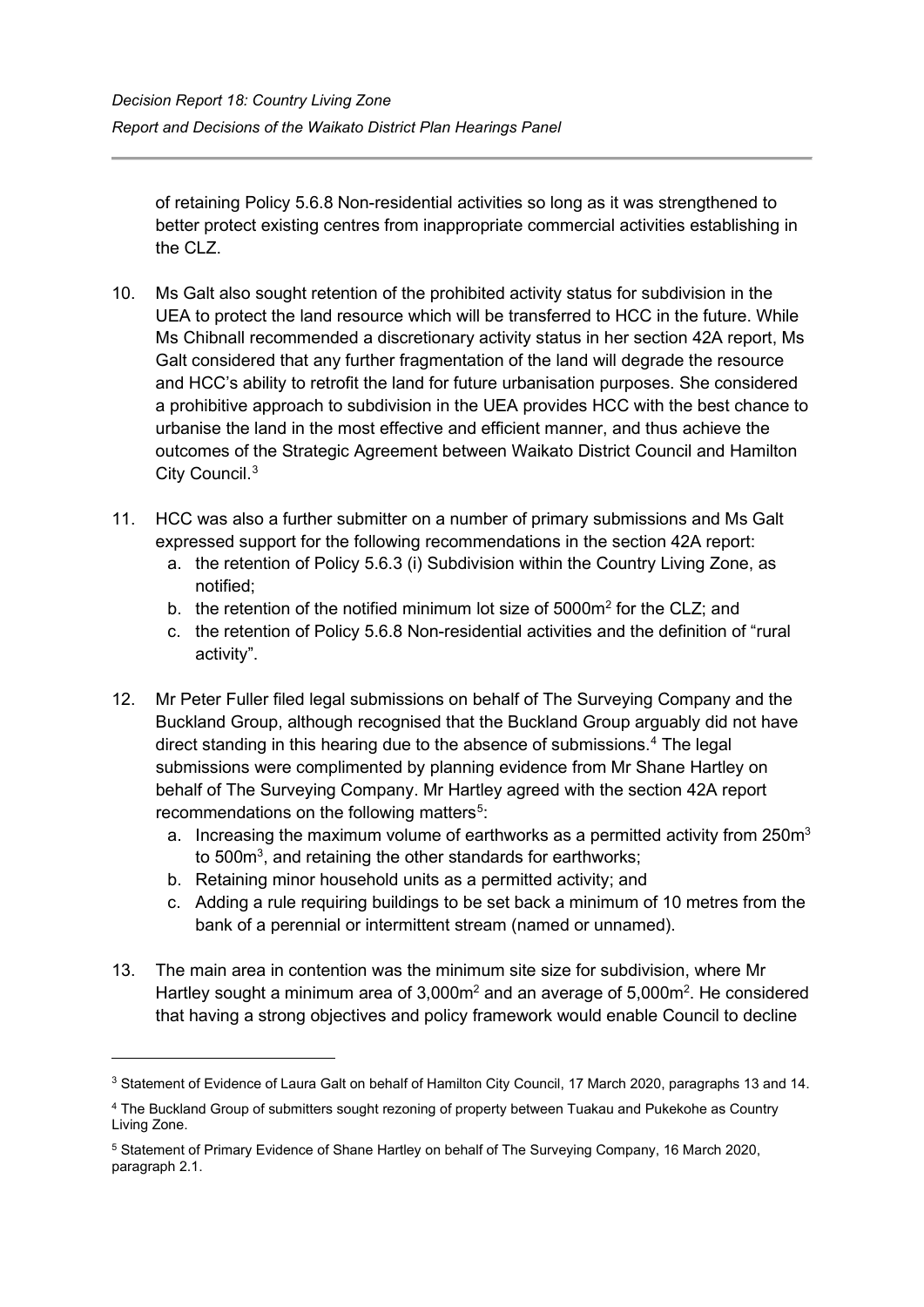non-complying activities where subdivision did not maintain the outcomes intended for the zone. He outlined the advantages of an averaging approach such as enabling larger lots to be used for productive rural activities; reducing extensive maintenance and requirements for smaller lots; creating more flexible and design-led subdivision patterns; and providing for a range of lot sizes offering more choice.

- 14. Mr Fuller considered that expanding and reinforcing the restricted discretionary activity amenity assessment criteria would address the concerns expressed in the section 42A report, including loss of rural character, clustering houses near a road, and views from public places. [6](#page-7-0) Mr Hartley considered that the proposed policies clearly direct how to determine and reject subdivision proposals for subdivision that do not meet the averaging approach requirements which he sought.
- 15. Mr Fuller outlined an alternative option if we were not minded to adopt an averaging approach, which is to further strengthen the rural character criteria of discretion in the assessment of an averaging application. [7](#page-7-1)
- 16. Mr Mark Chrisp sought that the minimum lot size be reduced to 3,000m<sup>2</sup> and considered that in reality the CLZ is a Large Lot Residential Zone in terms of the National Planning Standards, rather than the Rural Lifestyle Zone as recommended by Ms Chibnall. $8$  He considered that any notion that the CLZ still enables primary production largely relates only to the land that has yet to be subdivided into large residential lots or is otherwise constrained in terms of its lot size by virtue of being located within the ASCB (i.e., where there are larger lot size requirements).  $9$  He observed that the vast majority of properties in the CLZ do not undertake rural production activities; rather it is an environment that is dominated by large houses surrounded by large areas of mown lawn and perimeter plantings. He considered that the 5,000m2 minimum lot size is a grossly inefficient use of land; and given that the majority of the sites are in lawn, he considered that a similar level of amenity is achievable with a minimum lot size of 3,000m $^{\rm 2.10}$  $^{\rm 2.10}$  $^{\rm 2.10}$
- 17. Mr Chrisp identified the benefits resulting from a minimum lot size of  $3,000m^2$  as a more efficient use of land, enabling a reconfiguration of existing lots, and reducing pressure on productive Rural Zone land being used for residential purposes. He considered that the outcomes sought to be achieved by the objectives and policies of the CLZ can be achieved by a minimum net site area of 3,000m<sup>2</sup>.

<span id="page-7-0"></span><sup>6</sup> Legal submissions on behalf of The Surveying Company and Buckland Group, 3 April 2020, paragraph 21.

<span id="page-7-1"></span><sup>7</sup> Legal submissions on behalf of The Surveying Company and Buckland Group, 3 April 2020, paragraph 16.

<span id="page-7-2"></span><sup>&</sup>lt;sup>8</sup> The Chair took no part in matters relating to this submission – see the Hearings Panel's Register of Interests.

<span id="page-7-3"></span><sup>&</sup>lt;sup>9</sup> Statement of Evidence of Mark Chrisp, 23 March 2020, paragraph 4.3.

<span id="page-7-4"></span><sup>&</sup>lt;sup>10</sup> Statement of Evidence of Mark Chrisp, 23 March 2020, paragraph 4.8.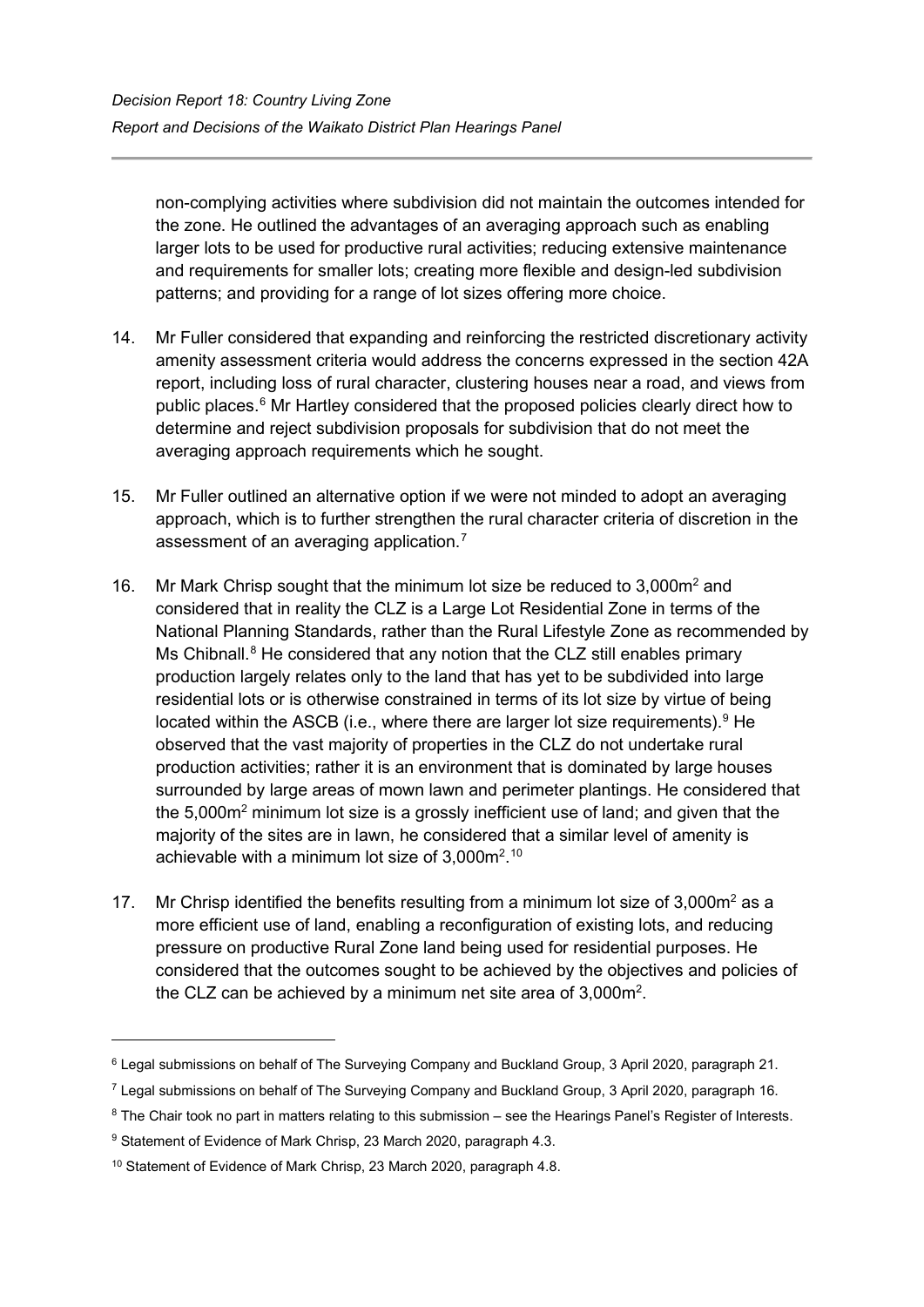- 18. While the primary submission of Mr Ethan Findlay was not clear as to the relief he was seeking, his further submissions supported primary submissions seeking a reduced minimum lot size. His evidence clarified that he sought that the CLZ be extended to a number of lots in Matangi. Alternatively, his evidence sought that the Rural Zone provisions be amended to facilitate reclassification and subdivision of segmented rural land that in practical terms is being used as 'country living'. He considered this will allow better use of land that is already fragmented and no longer of rural use. We understand that residential subdivision to lot sizes of 3,000-3,500m2 would address the relief he sought. We wish to advise Mr Findlay that although we received his evidence in Hearing 12, we have considered the matters he raised in the context of Hearing 18 Rural Zone and Hearing 25 Zone Extents.
- 19. Mr Jason Howarth presented evidence primarily on the ASCB, particularly on the larger 1.1ha minimum average lot size for subdivision within that overlay. He did not consider that there is any need for a special rule to control subdivision within the ASCB and observed that there is no practical correlation with the ASCB and aeronautical operations i.e., there is no obligation for a pilot to conduct aircraft operations within the ASCB. He also noted that the operation of the Waikato Regional Airport (the Airport) has changed since Plan Change 19 which introduced the ASCB and limited future subdivision within that overlay. He mentioned that there are no longer scheduled jet operations at the Airport and there has been a reduction in scheduled domestic services. [11](#page-8-0) He did not believe there to be a significant issue relating to reverse sensitivity and considered that the Airport's operations have a minor effect on the properties. He observed that more restrictive controls have largely failed to control the number of sections and dwellings as demonstrated by significant development within Tamahere over the past 10-15 years.<sup>[12](#page-8-1)</sup>
- 20. Ms Hannah Palmer presented planning evidence on behalf of Bowrock Properties Limited and outlined her support for a more flexible approach to subdivision. She sought amendments to Policy 5.6.3, the key policy guiding subdivision within the CLZ, to avoid the creation of undersized lots except where it can be demonstrated that productive capacity of land can be retained.[13](#page-8-2) Ms Palmer did not seek any further amendments to objectives, policies or rules, and considered that should her amendment be accepted then retaining a non-complying activity status for undersized lots is appropriate. Ms Palmer considered that the amendment serves to better accommodate the productive capacity of land within the zone by providing flexibility in subdivision design, whilst still seeking to retain the character and amenity of the

<span id="page-8-0"></span><sup>&</sup>lt;sup>11</sup> Statement of evidence by Jason Howarth, paragraph 3.

<span id="page-8-1"></span><sup>&</sup>lt;sup>12</sup> Statement of evidence by Jason Howarth, paragraph 4.

<span id="page-8-2"></span><sup>&</sup>lt;sup>13</sup> Statement of Evidence of Hannah Palmer for Bowrock Properties Limited, 16 March 2020, paragraph 6.4.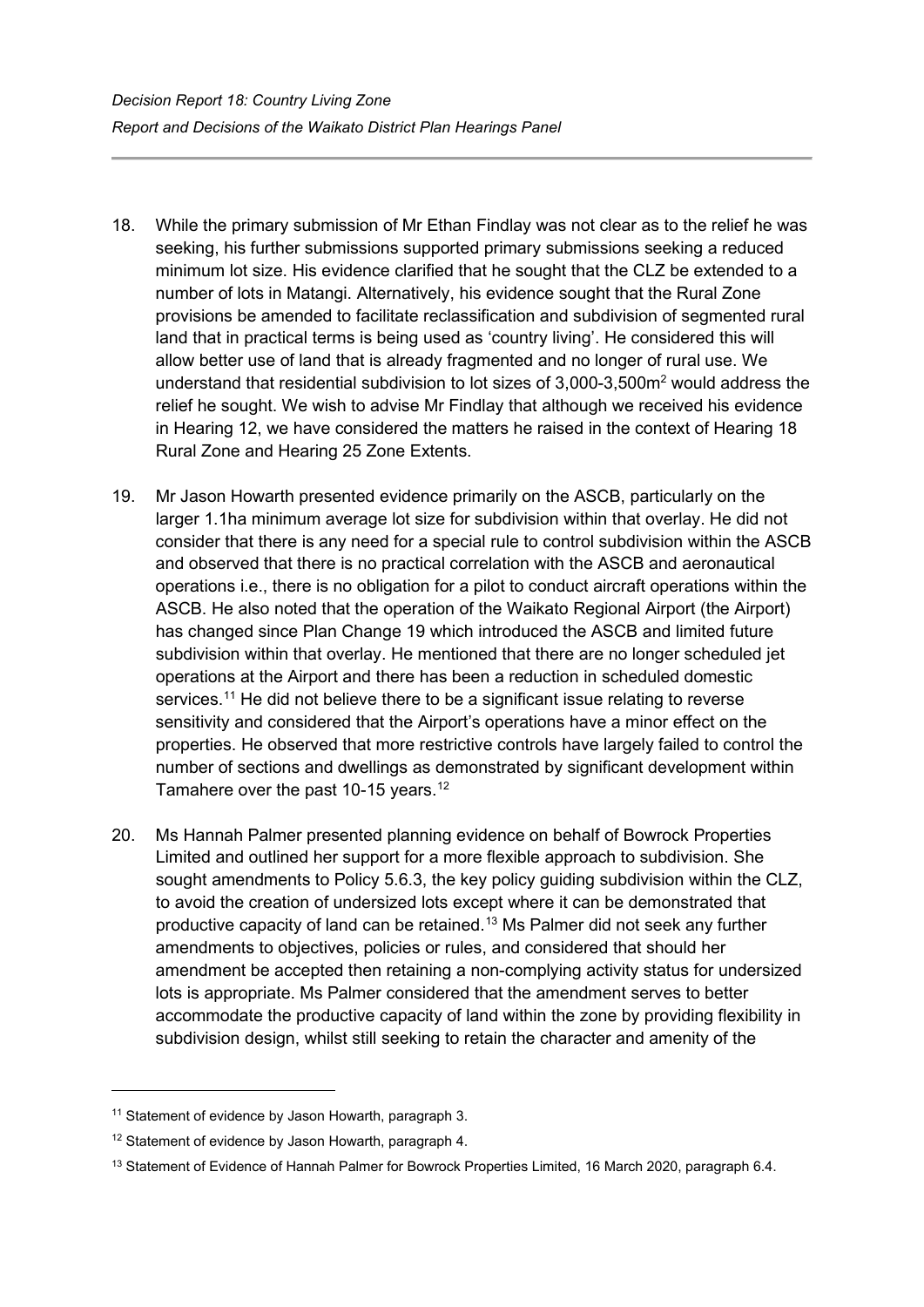zone.<sup>[14](#page-9-0)</sup> She considered that the rigidity in Policy 5.6.3 would contribute to fragmentation of potentially productive land by taking a one size fits all approach, and therefore would not adequately give effect to the Waikato Regional Policy Statement (RPS). We questioned her about the ability to undertake productive uses and she considered that clustering would result in larger lots that were more capable of productive uses.

- 21. Mr Peter Nation appeared at the hearing representing the NZ National Fieldays Society Inc. He provided the background to the noise overlays which sit over the Fieldays site at Mystery Creek, which was established following an Environment Court order 23 years ago. Although the Fieldays site is located entirely within the Waipa District, Mr Nation considered that the noise overlay should be extended into the PDP to reflect the Environment Court's decision and ensure that any future landowners are aware of the venue and the noise generated by activities on the site.
- 22. Ms Kathryn Drew appeared on behalf of Waikato Regional Airport Ltd (WRAL). Ms Drew explained the genesis of the ASCB and the 1.1ha average minimum lot size within that overlay, then outlined her support for retaining this approach. [15](#page-9-1) She considered that removing the ASCB would undermine the existing integrated crossboundary approach developed by the three councils (i.e., Hamilton, Waikato and Waipa) to manage the effects of the Airport's operations on the receiving environment. She considered that there is a need to control reverse sensitivity effects that may arise due to potential noise to limit the number of people exposed to those adverse noise effects. Ms Drew thought that the most effective way to achieve this outcome is by limiting the potential for new dwellings to be built within the ASCB through the retention of the larger average lot size.<sup>[16](#page-9-2)</sup> She agreed with a non-complying activity status for subdivision with an average lot size smaller than 1.1ha within the ASCB, provided that Policy 5.6.3 Subdivision within the CLZ was amended to ensure that policy protected the Airport as regional significant infrastructure from reverse sensitivity effects. Without the change to Policy 5.6.3, she considered that the prohibited status for subdivision that does not comply with the averaging requirement should be retained. [17](#page-9-3)
- 23. Mr Derek Hartley is a landowner at Newell Road, Tamahere, which is located on the eastern side of the Airport. He sought to remove the rules applying to the Airport noise area and to allow discretion for thoughtful subdivision of Tamahere of lots less than  $5,000m^2$ .

<span id="page-9-0"></span><sup>14</sup> Statement of Evidence of Hannah Palmer for Bowrock Properties Limited, 16 March 2020, paragraph 7.1.

<span id="page-9-1"></span><sup>15</sup> Statement of Rebuttal Evidence by Kathryn Drew on behalf of Waikato Regional Airport Limited, 24 March 2020, paragraphs 14-22.

<span id="page-9-2"></span><sup>&</sup>lt;sup>16</sup> Statement of Rebuttal Evidence by Kathryn Drew on behalf of Waikato Regional Airport Limited, 24 March 2020, paragraph 30.

<span id="page-9-3"></span><sup>&</sup>lt;sup>17</sup> Evidence Highlights of Kathryn Drew on behalf of Waikato Regional Airport Ltd, page 10.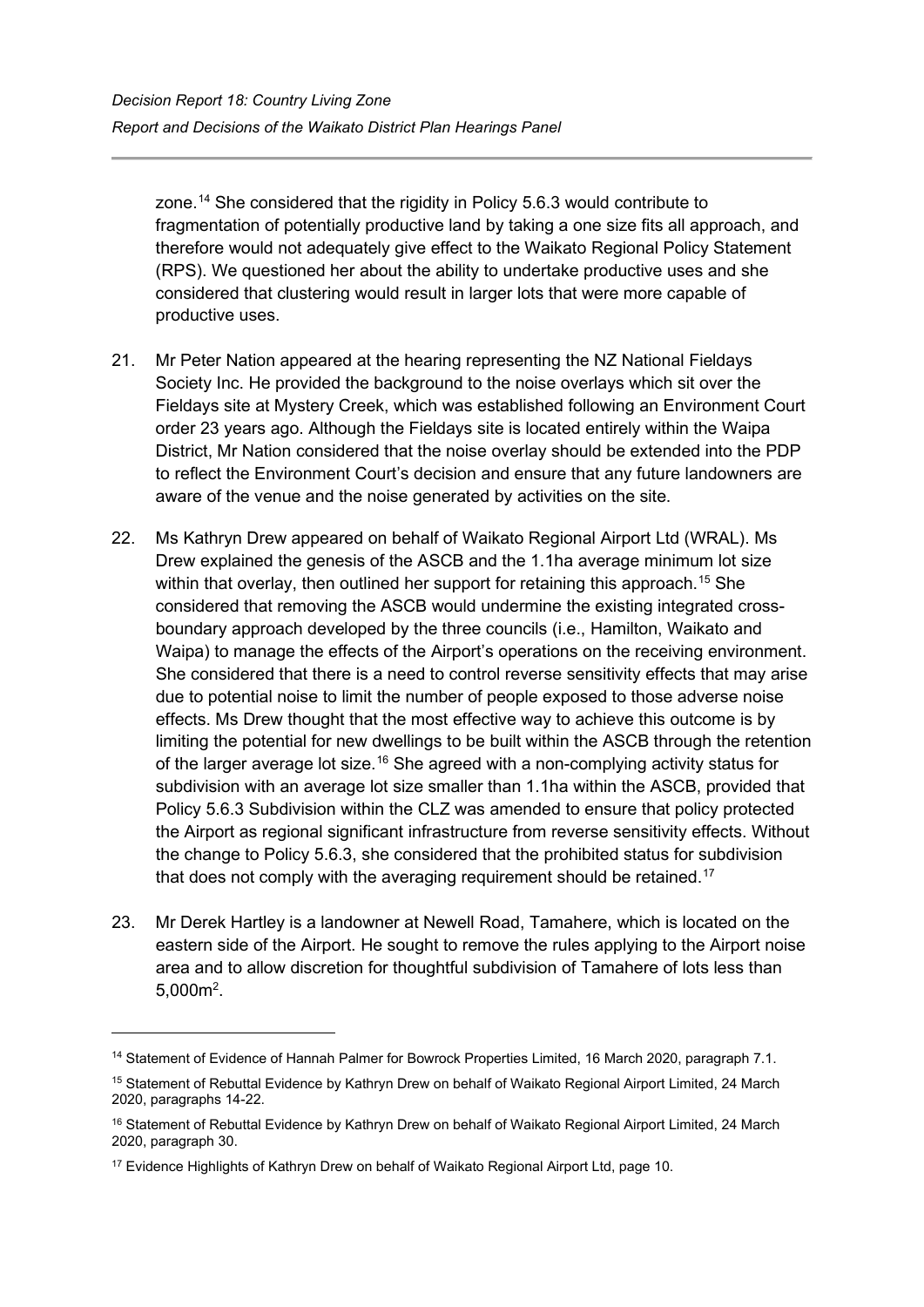- 24. Mr Godfrey Bridger presented to us around the need for the minimum lot size to be reduced from 5,000 $m^2$  to 4,000 $m^2$ . He considered such a reduction would enable the supply of sections in the CLZ to transition to a slightly higher density housing. He considered that this is a very important issue that has not had adequate investigation. Mr Bridger suggested the minimum lot size is in conflict with Council's, the region's and New Zealand's policies to relieve the population pressures from growing urban centres and facilitate orderly planned development. He considered that maintaining density of the CLZ is not the outcome the PDP should be seeking.<sup>[18](#page-10-0)</sup>
- 25. Mr Ben Wilson presented evidence on behalf of Auckland/Waikato Fish and Game Council and sought to exempt maimai (a gamebird shooting structure) from the building setback rules to waterbodies. He considered that building and using maimai is a fundamental part of gamebird hunting in New Zealand. He observed that a wide range of structures are used as maimai, many of which meet the definition of a building under the Building Act 2004.<sup>[19](#page-10-1)</sup> He drew our attention to several areas where the CLZ adjoins the Waikato River, and the zone overlaps with the riparian margin. He considered that these areas already have long established maimai that have not caused any safety issues to date. He considered that the construction of a maimai is a safer approach than shooting occurring from any location.<sup>[20](#page-10-2)</sup>
- 26. Ms Sue Robertson presented on behalf of the Tamahere Community Committee and covered a number of matters. She supported allowing a minor dwelling as a permitted activity and that it not be limited to accommodation for a dependant relative. She opposed the requirement for the minor dwelling to be within 20m of the principal dwelling, particularly as topography may not be conducive to the restriction of 20m.
- 27. While she supported home occupations, she expressed concern about the following standards:
	- a. Machinery may be operated up until 9pm, this was previously 7pm;
	- b. No limit on heavy vehicle movements per day, previously only 4;
	- c. No limit on vehicle movements per day, previously 30, now up to 100 as set out in Chapter 14.12; and
	- d. No longer requires that the activity does not interfere with neighbours' televisions, radios, telephones or electronic equipment.

<span id="page-10-0"></span><sup>18</sup> Verbal submission to Hearing 12 Country Living Zone by Godfrey Bridger, 7 April 2019.

<span id="page-10-1"></span><sup>19</sup> Summary of Submission of Benjamin Wilson on behalf of Auckland/Waikato Fish and Game Council, 7 April 2020, paragraph 2.3.

<span id="page-10-2"></span><sup>&</sup>lt;sup>20</sup> Summary of Submission of Benjamin Wilson on behalf of Auckland/Waikato Fish and Game Council, 7 April 2020, paragraph 3.4.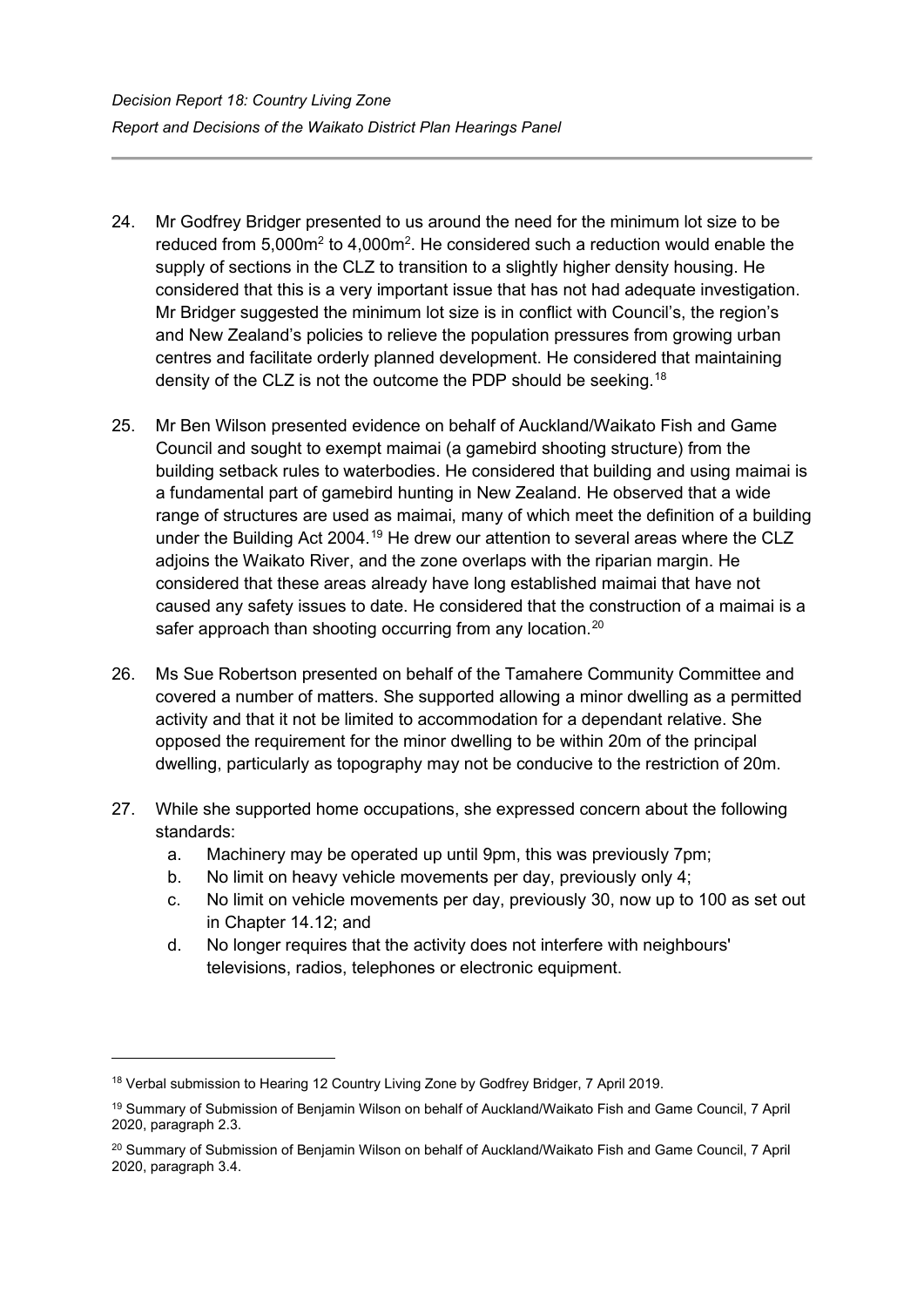- 28. She considered that the rules for home occupations may erode amenity values, and tight controls are required as the CLZ is not a business zone. She also considered that the provisions were not clear regarding the ability to build a non-habitable or accessory building within the 100m setback to the Tamahere Commercial Areas A and B.
- 29. Ms Robertson supported the analysis in the section 42A report regarding building coverage and the retention of the 5,000m2 minimum lot size, although opposed the larger average lot size in the ASCB. She considered that as there are now only minimal parcels of undeveloped land remaining in the ASCB, it seemed redundant to maintain the subdivision restrictions and considered that the situation should be managed by a 'no complaints' covenant on new titles in the Airport Outer Noise Zone and within the SEL 95 Boundary.
- 30. Mr Leigh Robcke filed evidence to be tabled at the hearing on behalf of the estate of John Robert Robcke and Dinah Leigh Robcke. Mr Robcke's evidence focused on the subdivision standards including the minimum lot size and considered these as overly conservative when compared with the district plans of adjoining territorial authorities. He doubted that viable primary production could occur on such small areas of land, particularly given the common large size of the houses, recreation amenities, curtilage and so on. On this basis, he suggested that the National Planning Standards' Settlement Zone is more appropriate (by reference to Glen Massey).
- 31. Mr Philip Barrett filed evidence on behalf of William Hodgson and Leo Koppens. He addressed reverse sensitivity in the context of the ASCB where he considered that there had been a substantial change to the Airport environment from when the rule was first negotiated at mediation, and limiting subdivision was no longer appropriate. He considered that growth of the Airport and the Tamahere community could continue simultaneously and that future subdivision and residential development would not hinder that growth. Mr Barrett further considered there was no relevant and reliable evidence that reverse sensitivity is a factual issue that warranted maintenance of the rule, and to retain it was disproportionally favourable to WRAL.<sup>[21](#page-11-0)</sup> He considered that an alternative solution to addressing any potential reverse sensitivity issues with WRAL would be to require the new activity enter into a "no complaints" covenant via a land encumbrance.
- 32. Ms Pam Butler filed evidence on behalf of KiwiRail expressing support for the amendments recommended in the section 42A report to the following provisions:
	- a. Policy 5.6.16 Noise;
	- b. Rule 23.2.3.1 P2 (a)(iv) Earthworks general;

<span id="page-11-0"></span><sup>&</sup>lt;sup>21</sup> Submission Statement of Philip Barrett for William Hodgson and Leo Koppens, 20 March 2020, Paragraph 1.7.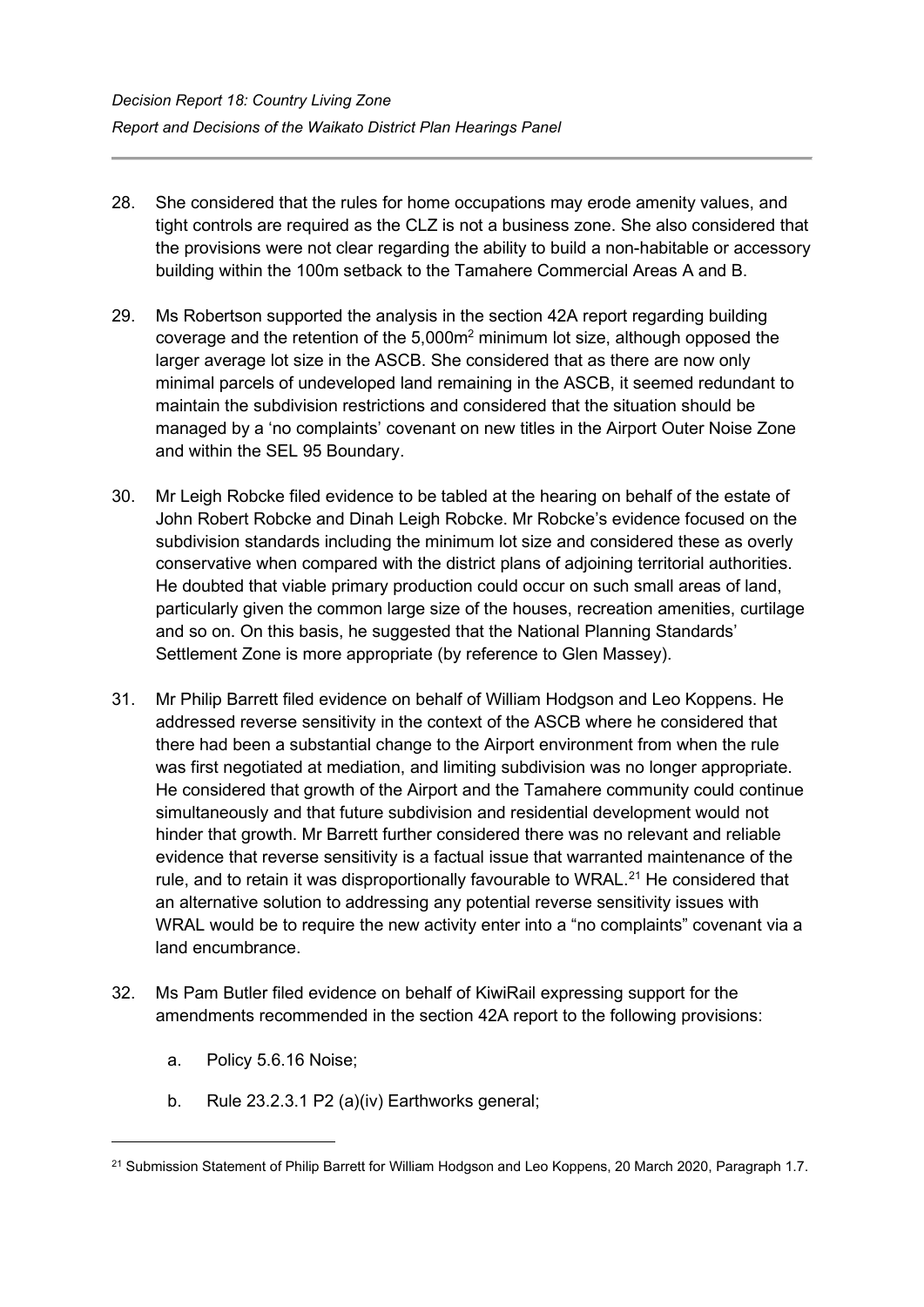- c. Rule 23.2.6.2 P1 Signs Effects on traffic;
- d. Rule 23.1 Land Use;
- e. Policy 5.6.3 Subdivision; and
- f. Rule 23.4.2 General subdivision.
- 33. While KiwiRail sought inclusion of a new paragraph in Rule 23.2.1 P2(a) Earthworks General to require earthworks to be setback at least 1.5m from any infrastructure, Ms Butler did not oppose Ms Chibnall's recommendation to reject this request, on the basis that there is already a setback requirement for earthworks from the property boundary. Ms Butler supported the inclusion of a new reverse sensitivity policy. The main area of disagreement was the 5m setback which KiwiRail sought for all buildings adjacent to the rail corridor, which Ms Chibnall recommended rejecting. Ms Butler considered such a setback was necessary to manage risks to human safety associated with the interface between rail operations and activities on all sites adjoining the rail corridor, and avoid or minimise the potential for objects or structures inadvertently and / or unexpectedly coming into conflict with moving trains within the rail corridor. [22](#page-12-0)
- 34. Sir William Birch filed evidence on behalf of CSL Trust and Top End Properties and outlined his support for the following section 42A report recommendations:
	- a. The various changes to Rule 23.2.3 Earthworks;
	- b. Retaining the minimum net site area for Rule 23.4.2 General Subdivision at 5,000 $m<sup>2</sup>$ . He considered that decreasing the minimum net site area would greatly increase the potential lot yield from properties zoned as CLZ throughout the district, which would not align with the intended function of the zone; and
	- c. The change to Rule 23.3.5 Daylight Admission to use 45 degrees, which would be consistent with other district plans and make calculation easier.
- 35. Mr Tim Lester filed evidence on behalf of Blue Wallace Surveyors Ltd and focused on the areas where Ms Chibnall recommended rejecting the submission points. Mr Lester considered that earthworks for accessways should be explicitly provided for as a permitted activity and should be exempted from the earthworks standards. While Mr Lester supported Ms Chibnall's recommendation to increase the permitted volume of earthworks to 300m<sup>3</sup>, he remained concerned at the setback required for earthworks from the property boundary and sought this be reduced from 1.5 to 0.5m. He considered that structures on property boundaries will have already gone through an

<span id="page-12-0"></span><sup>&</sup>lt;sup>22</sup> Evidence of Pam Butler on behalf of KiwiRail Holdings Ltd, 17 March 2020, paragraph 4.4.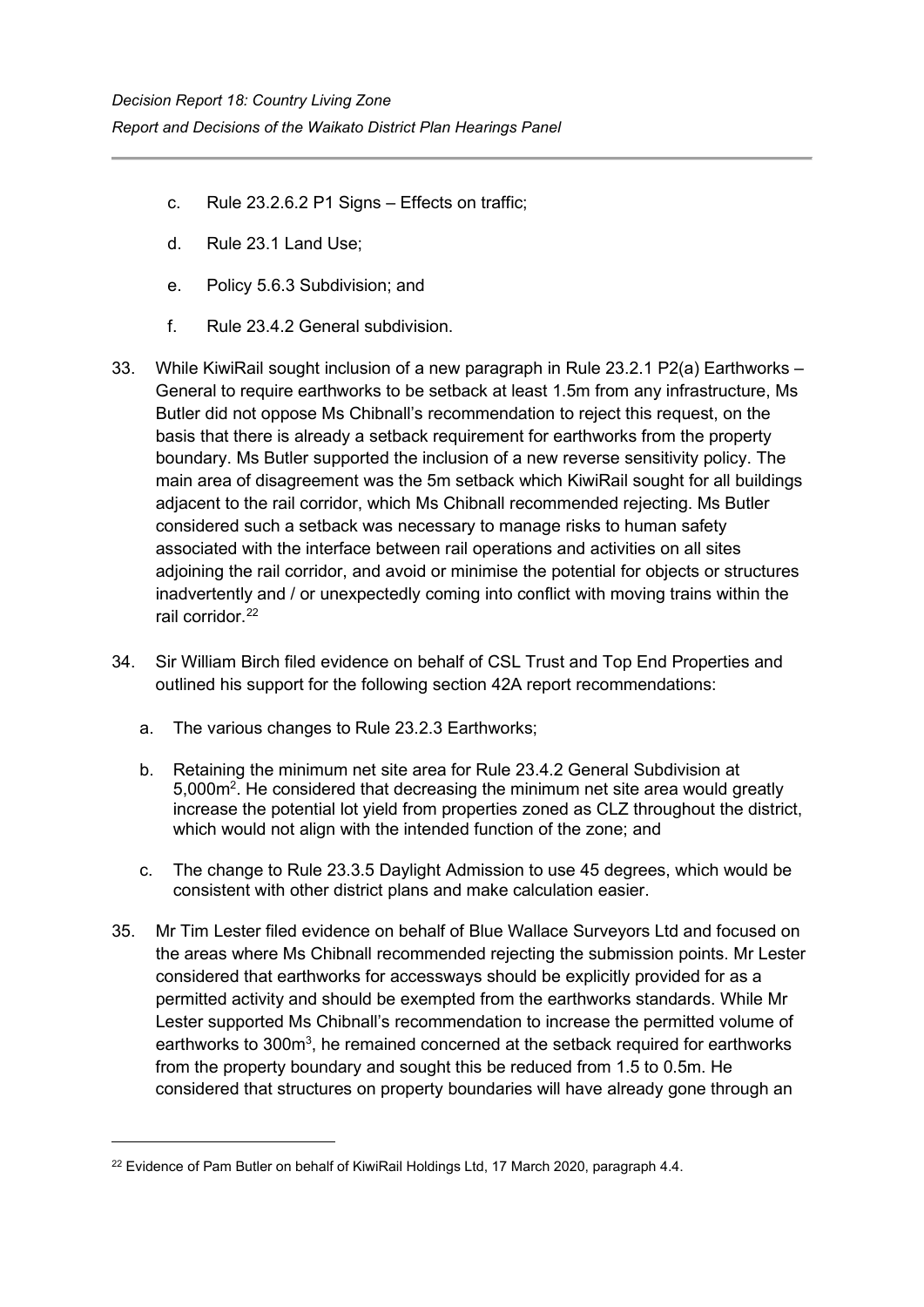assessment process, and any undermining of abutting boundary structures is a civil matter between parties. Mr Lester supported Ms Chibnall's recommendation to clarify setbacks from managed wetlands. He considered that the policy addressing subdivision (Policy 5.6.3) should not seek to "avoid" undersized lots, given the inflexible policy direction and hurdles of s104D in the Resource Management Act 1991 (RMA). He supported a less restrictive discretionary activity status for CLZ subdivision in the UEA as recommended by Ms Chibnall, as well as a discretionary activity status for subdivision in the Coal Mining Policy Area. He considered that a 500m<sup>2</sup> building platform requirement for subdivision provided flexibility and was more appropriate than 1,000m2 .

- 36. Ms Pauline Whitney filed evidence on behalf of Transpower NZ, which focused on whether the rules regarding subdivision near the National Grid should be replicated in each of the zone chapters or the infrastructure and energy chapter. Ms Whitney opposed the "zone by zone" approach and instead preferred a standalone set of National Grid provisions, for the reason it avoids duplication and provides a coherent set of rules which plan readers can refer to. She supported clear cross referencing in the zone chapters.
- 37. Mr Vance Hodgson filed evidence on behalf of HortNZ and addressed reverse sensitivity issues, as well as the need to enable farming. He sought inclusion of a new policy to address reverse sensitivity issues, to reflect Policy 4.4(f) of the RPS. He considered that where a building infringes a setback standard, an additional matter of discretion would be helpful that addressed reverse sensitivity effects. [23](#page-13-0) Mr Hodgson supported an activity status cascade to discretionary where a building does not comply with Rule 23.3.7.2, which sets out setbacks for sensitive land uses.  $24$
- 38. Mr Hodgson considered that an explicit permitted activity listing for farming in the CLZ would acknowledge that there are areas of farming activity including on highly productive land where the value of food production supports retaining and encouraging rural activities.[25](#page-13-2)
- 39. Ms Carolyn McAlley filed evidence on behalf of Heritage New Zealand Pouhere Taonga and expressed concern that the submission points had largely been recommended to be rejected by Ms Chibnall in her section 42A report. Ms McAlley sought recognition of historic and cultural values in the following provisions:

<span id="page-13-0"></span><sup>&</sup>lt;sup>23</sup> Statement of Evidence by Vance Hodgson on behalf of Horticulture New Zealand, 16 March 2020, Paragraphs 20-24.

<span id="page-13-1"></span><sup>&</sup>lt;sup>24</sup> Statement of Evidence by Vance Hodgson on behalf of Horticulture New Zealand, 16 March 2020, Paragraph 27.

<span id="page-13-2"></span><sup>&</sup>lt;sup>25</sup> Statement of Evidence by Vance Hodgson on behalf of Horticulture New Zealand, 16 March 2020, Paragraphs 16-19.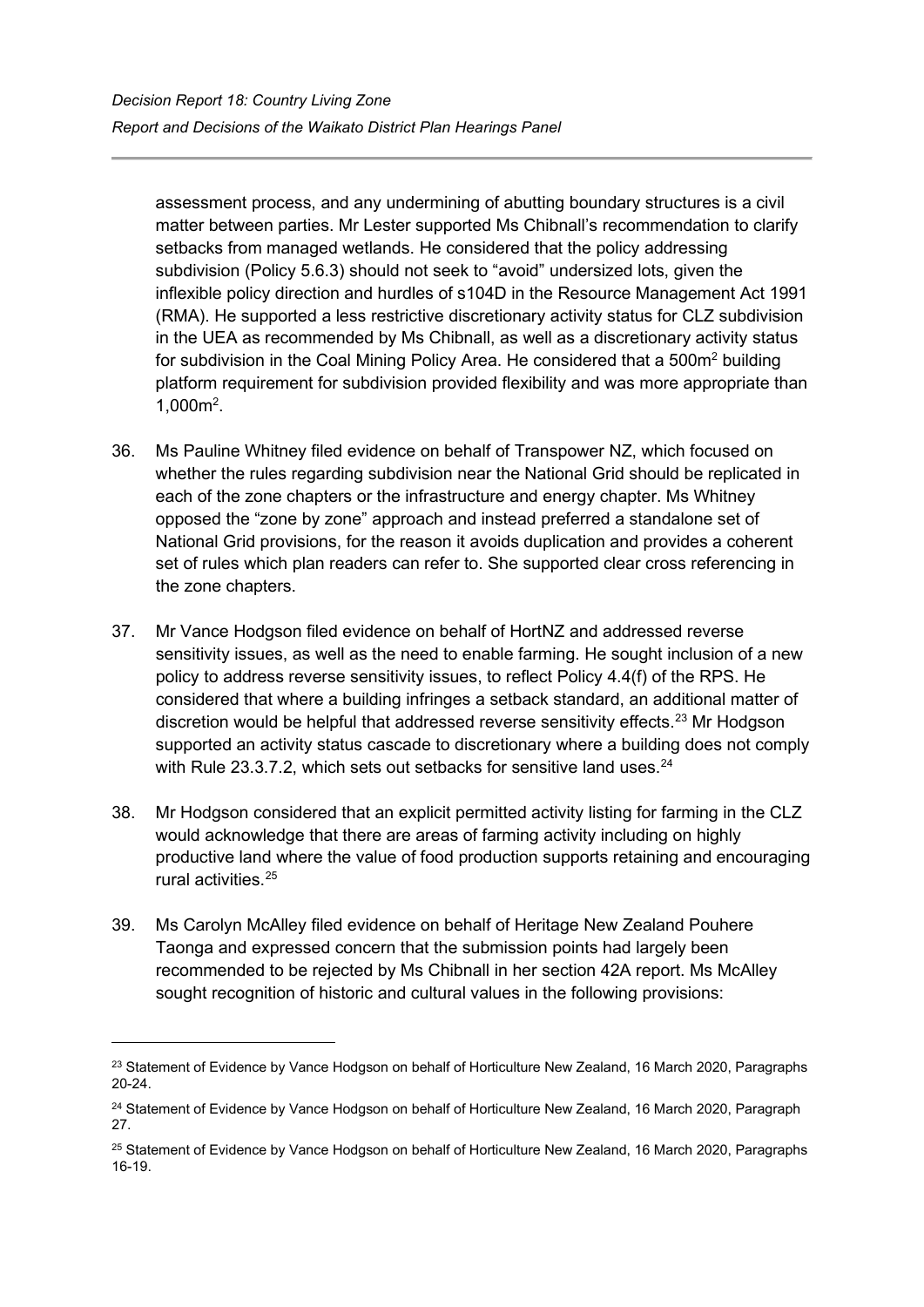- a. Policy 5.6.7 Earthworks;
- b. Rule 23.2.6.1 Signs, in particular the inclusion of a restricted discretionary activity for signs on historic heritage sites or Maori Sites and Areas of Significance. Alternatively, if a  $1m^2$  sign was enabled as a permitted activity, then Ms McAlley sought the inclusion of an additional standard regarding the location of the sign on the building and method of attaching the sign; and
- c. Rule 23.4.5 Subdivision site boundaries and the correct translation of historic heritage into the new rule recommended by Ms Chibnall, and a non-complying activity status where historic heritage items are split across property boundaries.
- 40. Ms Vanessa Addy filed evidence on behalf of The Surveying Company and identified all the submission points which were recommended to be accepted by Ms Chibnall in her section 42A report, including an increase in the volume of earthworks, retention of the rule for minor dwellings, amendments to relax the daylight admission angle to  $45^{\circ}$ , 10m building setbacks from perennial or intermittent steams and the deletion of Rule 23.4.9 Subdivision creating reserves.
- 41. Ms Alec Duncan filed evidence on behalf of Fire and Emergency New Zealand and supported the inclusion of a policy enabling emergency services. She considered that Policy 5.6.2(e) – Country Living character should ensure sufficient water supply for firefighting, a matter which was rejected by Ms Chibnall in her section 42A report. Ms Duncan supported the controlled activity status for hose drying towers up to 15m but sought this height limit be applied to all emergency service facilities as well. She also considered that the subdivision standards in the CLZ should include a connection to water supply for firefighting purposes, and a matter of discretion in the same vein.
- 42. Ms Duncan expressed support for Ms Chibnall's recommended amendments of the following provisions:
	- a. Policy 5.6.8 Non-residential activities;
	- b. Policy 5.6.9 Existing non-residential activities;
	- c. New permitted activity for 'emergency services training and management';
	- d. New controlled activity for 'emergency service facilities';
	- e. Rule 23.2.1.1. Noise General; and
	- f. Rule 23.3.7.5 Building setback Waterbodies.
- 43. Ms Tanya Running filed evidence on behalf of Waka Kotahi New Zealand Transport Agency (Waka Kotahi) and addressed the following rules: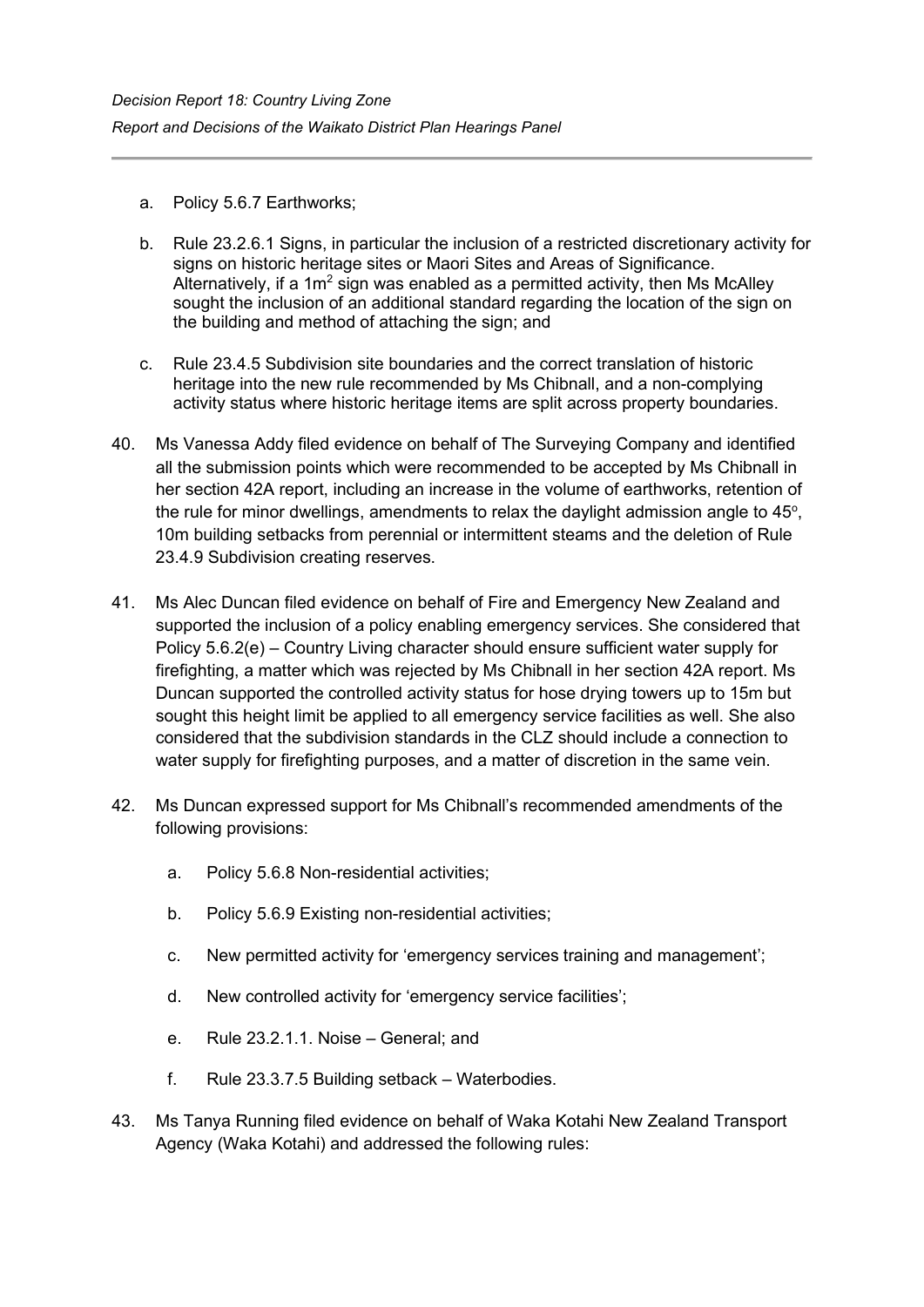- a. Rule 23.2.6.2 P1 Signs effects on traffic, where she suggested alternative wording for clearer understanding and to align with Waka Kotahi's brochure, "Advertising Signs on State Highways";
- b. Rule 23.3.7.1 RD1 Building setbacks All boundaries, where she sought amendments to the wording to refer to "transport network safety and efficiency"; and
- c. Rule 23.1.1 P4 Permitted Activities Home occupations, where she sought the inclusion of a rule preventing the use of a heavy vehicle.
- 44. Ms Alec Duncan filed evidence on behalf of the Ministry of Education, which sought a restricted discretionary activity status for education facilities, rather than the notified discretionary activity status. Ms Chibnall agreed with the request in her section 42A report, and thus Ms Duncan's evidence focused on the matters of discretion. Ms Duncan preferred the matters of discretion contained in the Ministry of Education's submission relating to bulk and location of buildings to those recommended by Ms Chibnall.

## **4 Panel Decisions**

- 45. We note that 342 primary submission points were received on the CLZ and these were considered in a comprehensive section 42A report, rebuttal and closing statement prepared by Ms Chibnall who recommended a number of changes. We have therefore focused our decision on the areas of contention and where we have an alternative view to the recommendations of Ms Chibnall. We have summarised our decisions on all the CLZ provisions but to varying degrees of detail depending on how contentious the subject matter was.
- 46. Given the overlap between submitters on a number of outstanding issues before the Panel, the following sub-sections have been grouped by issues.

## **4.1 Implementation of the National Planning Standards**

47. Ms Chibnall considered the range of zones available in the National Planning Standards and concluded that "Rural Lifestyle Zone" was the most appropriate.<sup>[26](#page-15-0)</sup> We note that the zone is described in the National Planning Standards as:

> *Areas used predominately for a residential lifestyle within a rural environment on lots smaller than those of the General rural and Rural production zones, while enabling primary production to occur.*

<span id="page-15-0"></span><sup>26</sup> Hearing 12: section 42A Report on Country Living Zone, Susan Chibnall, 3 March 2020, paragraph 43.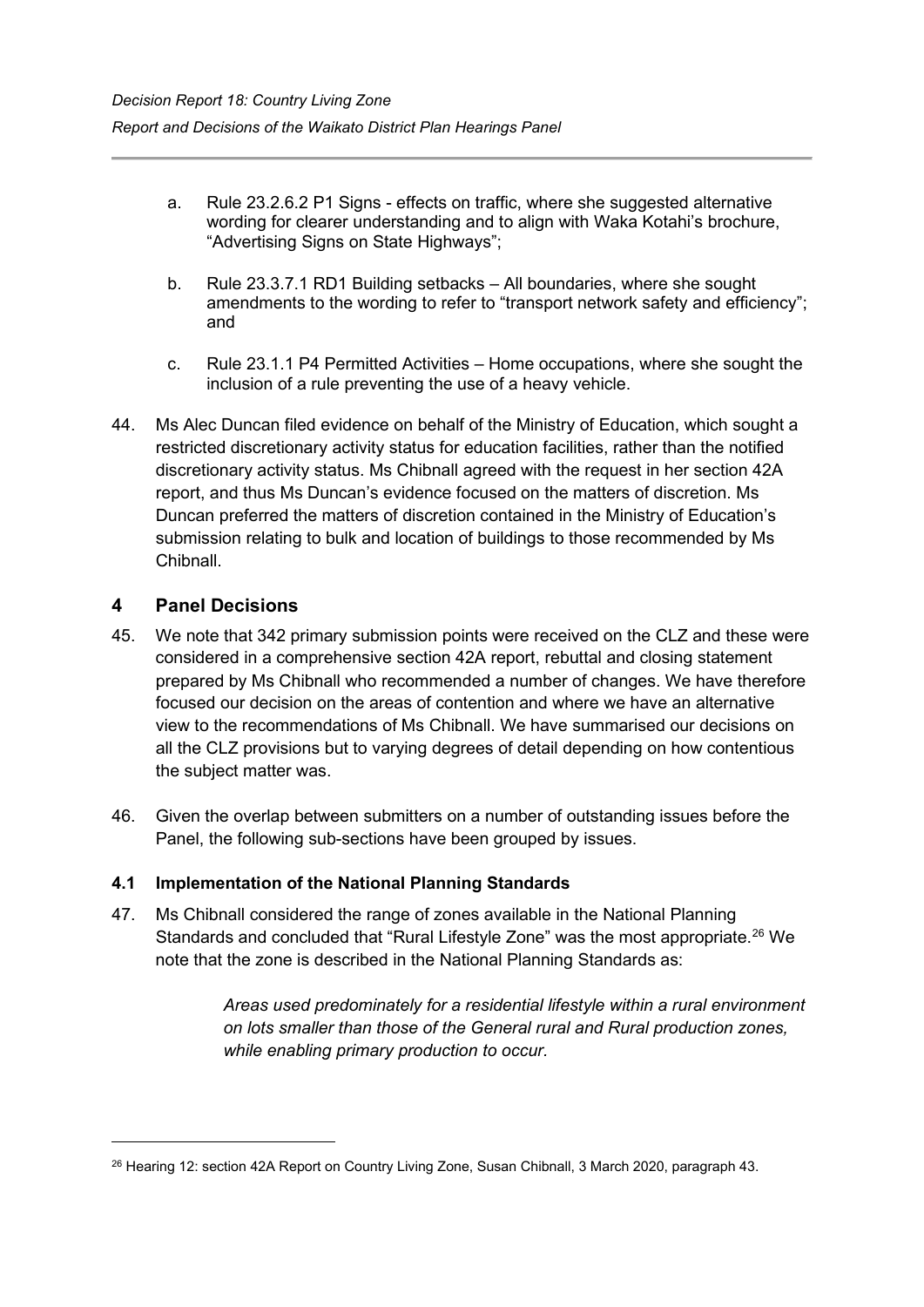- 48. We agree that Rural Lifestyle Zone is the most appropriate translation of the zone, and although we accept that many sites will not be used for primary production, primary production is enabled within the zone albeit on a small scale.
- 49. We also consider there is value in the inclusion of a descriptive statement to provide clarity on the purpose and character of the zone.

## **4.2 Purpose of the Zone**

50. Objective 5.6.1 essentially establishes the overall purpose of the CLZ, however the only submission seeking amendments to the objective was Horticulture New Zealand who sought inclusion of "avoids compromising rural production land or activities" at the end of the objective. We do not consider Objective 5.6.1 to be a particularly effective over-arching objective for the zone and indeed reads more as a policy. We have included an additional clause which better describes the outcome for the zone, which is that residential living is enabled in a rural setting.

## **4.3 Crime Prevention Through Environmental Design**

51. Counties Manukau Police sought a number of changes to the policies in particular to require activities and structures to conform to the CPTED principles. We do not consider that CPTED principles are particularly relevant to the CLZ given the open and semi-rural character of the zone, so we have not made the amendments sought. We agree with Ms Chibnall that the low housing density, prominence of a rural form of development, very mature vegetation, large setbacks and absence of footpaths in the CLZ would make it difficult to meaningfully implement such a policy.<sup>[27](#page-16-0)</sup>

#### **4.4 Policies**

52. The CLZ as notified had 17 policies which covered a range of topics. We have summarised our decision on each one below:

#### *Policy 5.6.2 Country Living character*

53. We have not added in the reference to water for firefighting, as the focus of this policy is on the supply of water rather than the uses for it. We have addressed the issue of water for firefighting more holistically later in this decision. We have not added references to specific activities as requested by submitters as we consider that the rules are the most appropriate location for that level of detail rather than policies.

#### *Policy 5.6.7 Earthworks*

54. Auckland/Waikato Fish and Game Council sought to delete clause (a)(iii) which relates to managing earthworks where there are natural water flows and drainage paths. We agree with Ms Chibnall that it is important that during any development involving

<span id="page-16-0"></span><sup>&</sup>lt;sup>27</sup> Hearing 12: Country Living Zone section 42A report, Susan Chibnall, 3 March 2020, paragraph 78.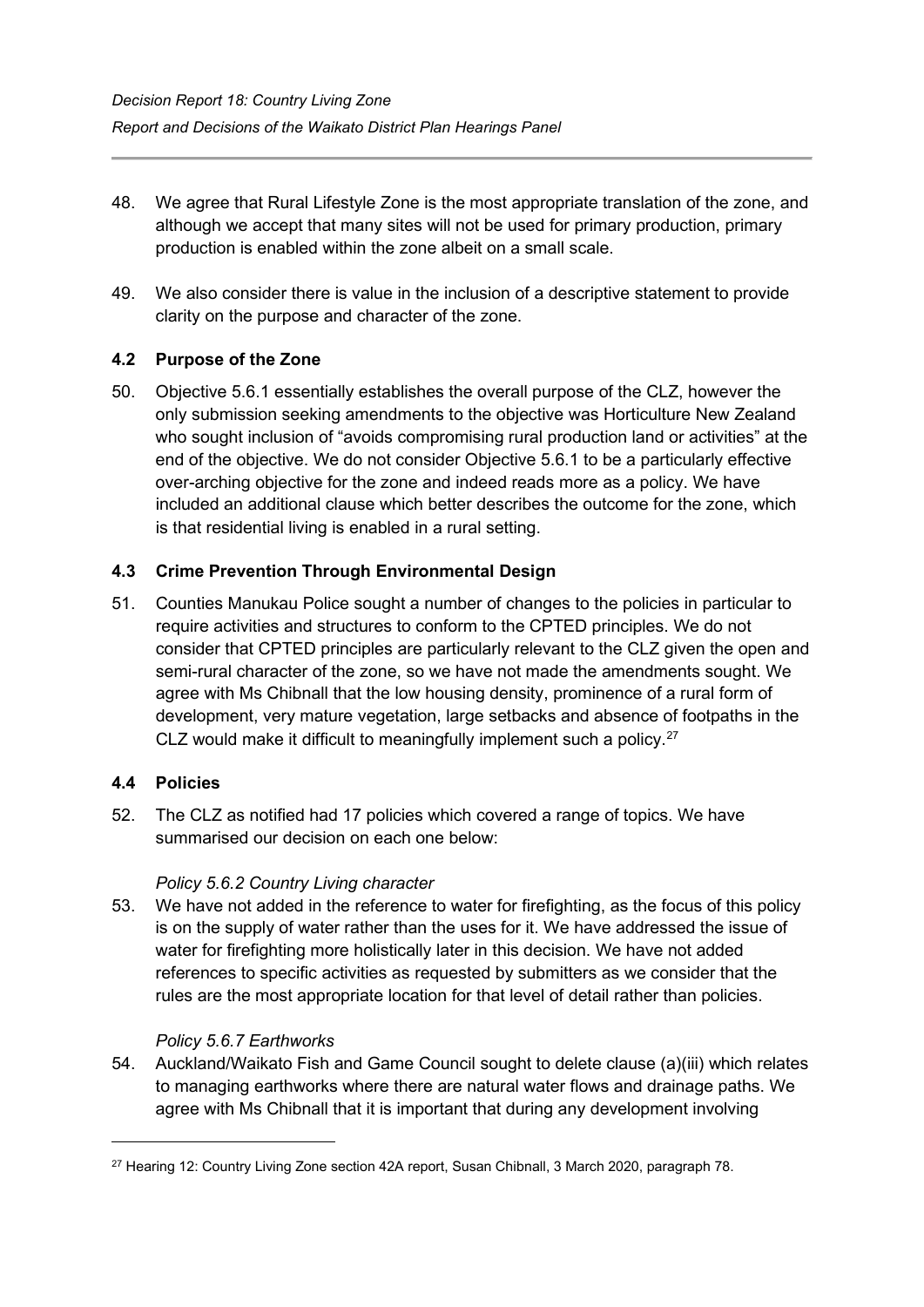earthworks that councils have the ability to manage the effects, especially when there is potential to affect the natural direction of water flows, as this may result in adverse effects on waterways.<sup>[28](#page-17-0)</sup> We therefore have retained clause (a)(iii). Heritage New Zealand Lower Northern Office sought additional wording to the policy to address historic and cultural values, but we consider this is most appropriately addressed in the chapters focused on historic heritage and cultural values.

### *Signs Policies*

55. In the CLZ, there are three policies managing signs within the zone, being Policies 5.6.12-14. Waka Kotahi sought amendments to Policy 5.6.14 to simplify the policy and focus it on avoiding adverse effects on the safety of road users. We agree with Ms Chibnall that the notified version of the policy provides greater clarity as to the effects which are being managed, and have therefore only amended clause (a) to broaden the application of the policy to include signs being visible to road users.

### *Policy 5.6.15 Artificial Lighting*

56. We have not made any changes to Policy 5.6.15. While we appreciate the concerns of Andrew and Christine Gore, we consider any large project that does not meet the permitted activity rules in an ecological area will be effectively managed through the PDP objectives and policies relevant to the natural environment (Chapter 3) rather than the CLZ policies.

## *Policy 5.6.16 Noise*

57. Three submissions were received on this policy, two of which sought amendments to recognise the interface between residential activities and the rail corridor and state highways. We have not made the amendments sought by Waka Kotahi and have addressed the issue of development near the Waikato Expressway holistically in our Infrastructure decision. We have amended the references in the policy to "noise" sensitive activities to better align with the definitions for that term.

## **4.5 Non-residential activities**

58. Ms Galt expressed concern that if a discretionary activity status was retained for commercial activities in the CLZ, the policies were not strong enough to prevent undermining of the role of the business centres and protect against inappropriate commercial activities. We are mindful that commercial activities may be appropriate in the CLZ to support the needs of the community, and thus we consider that a discretionary activity status is appropriate. We then considered the policy framework for non-residential activities in the CLZ, particularly Policy 5.6.8 Non-residential activities. The policy seeks to "limit" the establishment of commercial and industrial

<span id="page-17-0"></span><sup>&</sup>lt;sup>28</sup> Hearing 12: Country Living Zone section 42A report, Susan Chibnall, 3 March 2020, paragraph 96.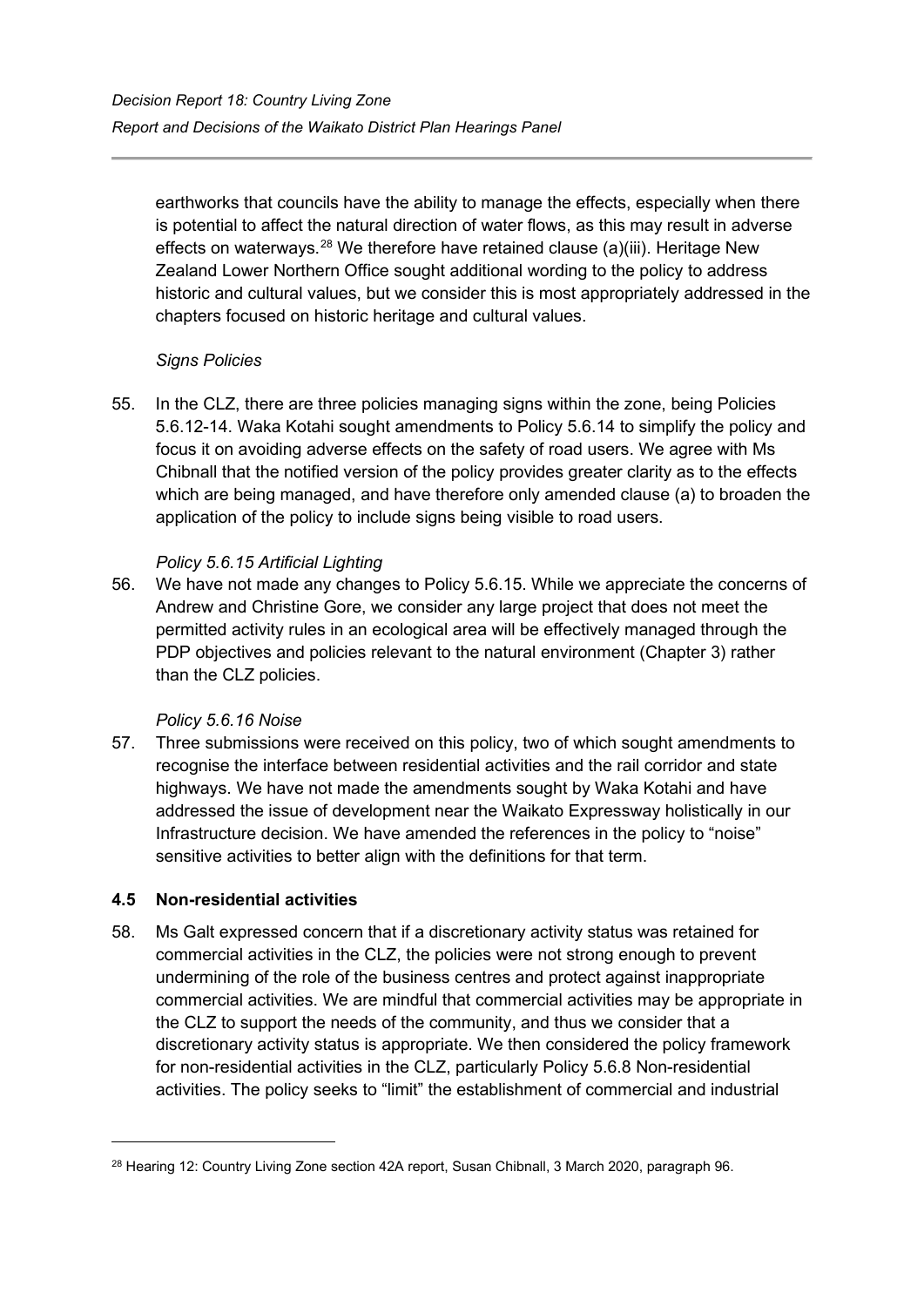activities in the CLZ unless they have a functional need to locate in the CLZ or provide for the health and well-being of the district. We consider that a stronger directive is needed, so have replaced the word "limit" with "avoid". Exemptions apply from this directive but we note that there may still be a consenting pathway in particular circumstances. This policy is not intended to apply to home occupations as these have their own policy (Policy 5.6.10).

59. Three other submissions sought amendments to Policy 5.6.8 but we have not made the changes requested. We have not included references to specific activities in Policy 5.6.8, as the rules are a more appropriate approach for that level of detail rather than policies.

## **4.6 Development in the Hamilton Urban Expansion Area**

- 60. The UEA control on development was the subject of a number of submissions seeking to enable increased levels of subdivision. On the other hand, HCC sought to retain the UEA and the more restrictive rules and policies. We considered Objective 5.5.1 and Policy 5.5.2 and agree with Ms Galt that future urbanisation of the CLZ within the UEA would be compromised if development opportunities were liberalised.
- 61. We agree with Ms Chibnall's analysis and have included industrial activities and rural industry as non-complying activities in the UEA. We consider these activities have the potential to compromise the eventual urban development of this area and should have a non-complying activity status.
- 62. Turning to subdivision in the UEA, Policy 6.17 of the RPS recognises the pressure for rural-residential development particularly in areas within easy commuting distance of Hamilton. Implementation method 6.17.1 of the RPS requires "strictly limiting ruralresidential development in the vicinity of Hamilton City". A range of activity statuses were open to us to consider for subdivision in the UEA. The activity statuses included prohibited (which was the notified activity status and supported by Ms Galt), noncomplying (which the submission from Blue Wallace Surveyors Ltd sought), and discretionary activity status (as recommended by Ms Chibnall in her section 42A report and supported by Mr Lester). Having considered the number of properties in the UEA large enough to contemplate subdivision, we consider that a non-complying activity status, supported by directive objective/policy provisions to be appropriate.

## **4.7 Emergency Services**

63. We acknowledge the critical role of emergency service facilities and the need for them to be located in the communities they serve. We therefore wish to enable these facilities and training activities while managing adverse effects on the surrounding character and amenity.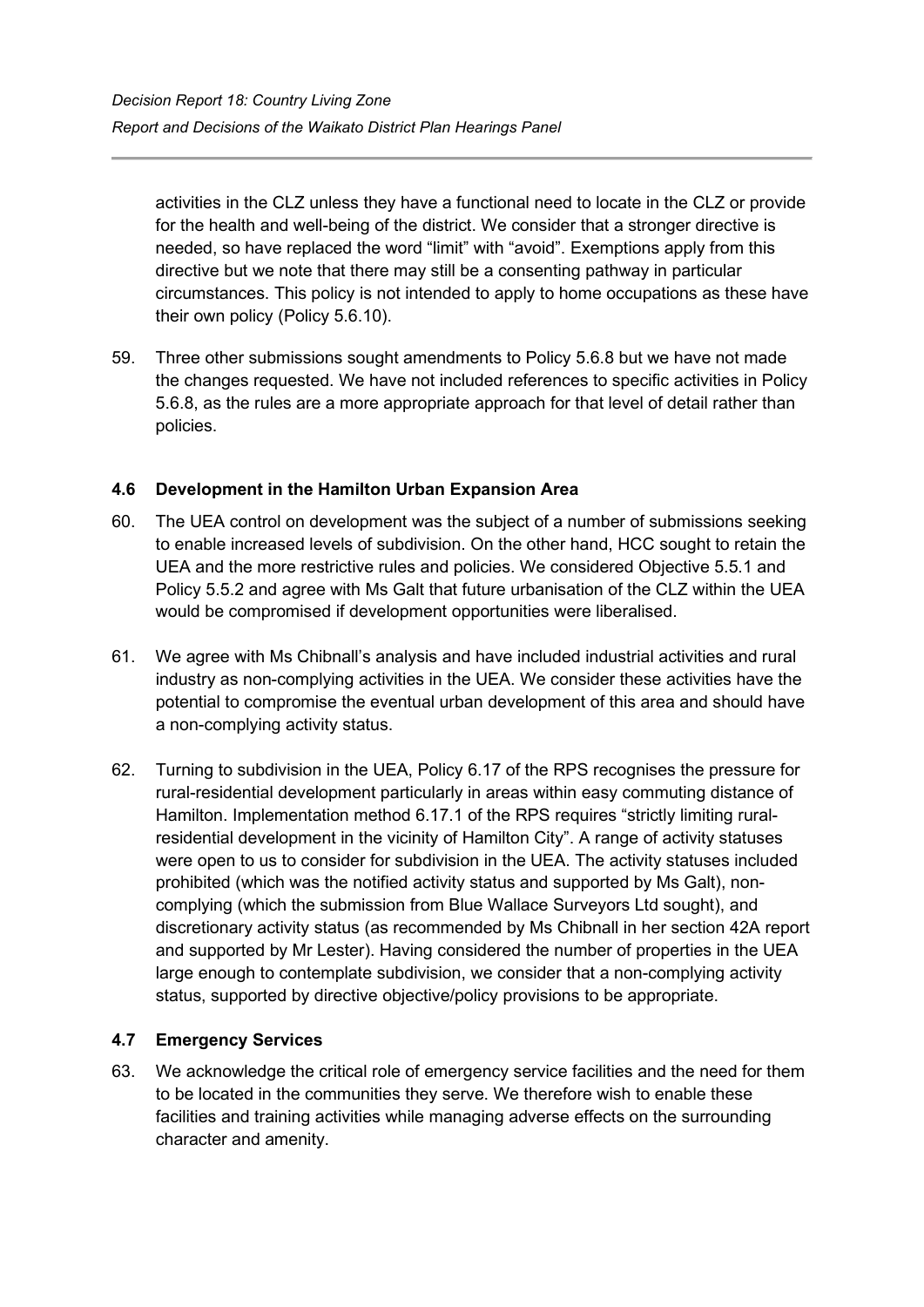- 64. We started by considering the policy framework and agree with Ms Chibnall that an enabling policy framework for emergency services in the CLZ is required, and see the value in including a new specific policy. We do not see the need for an objective specifically for non-residential activities as sought by Fire and Emergency New Zealand, as we are satisfied that Objective 5.6.1 suffices.
- 65. Turning to the activity status, we agree that emergency services training and management activities should be a permitted activity, with reasonable limits on the timing / duration of training activities. In terms of the construction of the physical structures for emergency service facilities, we have made this a restricted discretionary activity consistent with the approach for other zones, allowing consideration of effects on amenity, character, site layout etc. We understand the concerns of Ms Duncan about the height limit for the building, but given that the height limit of the surrounding properties will be 7.5m, we consider that a maximum height of 9m for the building and 15m for the hose drying towers is appropriate. This will be sufficient to accommodate tall vehicles such as fire appliances while not being inconsistent with the scale of other development in the zone. We agree with Ms Chibnall that new definitions will be required to provide clarity for the emergency services activities and facilities.
- 66. The third issue was water supply in terms of Policy  $5.6.2(e)$ , the subdivision standards and matters of discretion for subdivision. Because much of the CLZ has no reticulated for water supply, a requirement to connect to a water supply with sufficient volume and pressure to meet firefighting standards is unlikely to be practicable. Ms Duncan considered that development could provide water supply through alternative means such as water tank storage, bores or, if required, a sprinkler system to compensate for an inability to connect to some form of water supply that will meet the requirements set out in the New Zealand Fire Service Firefighting Water Supplies Code of Practice SNZ PAS 4509:2008 (Code of Practice).<sup>[29](#page-19-0)</sup> We do not consider reference to the Code of Practice is necessary, given the rural characteristics of the zone. We agree with Ms Chibnall that it is not practical for water to be protected for firefighting purposes (particularly in times of low rainfall) and instead the focus of the matters of discretion should be on the water supply being *accessible* for firefighting.

## **4.8 Management of noise generated by National Fieldays**

67. Both Waipa District Council and New Zealand National Fieldays Society Inc sought to add provisions to the general noise rule to mirror the operative Waipa District Plan with respect to the Mystery Creek Events Centre. The management of noise generated from Mystery Creek Events Centre is a complex issue because the source of the noise (being Mystery Creek Events Centre) is entirely located within the Waipa District jurisdiction. Ms Chibnall recommended rejecting the submissions because the

<span id="page-19-0"></span><sup>&</sup>lt;sup>29</sup> Statement of evidence of Alex Duncan on behalf of Fire and Emergency New Zealand, 16 March 2020.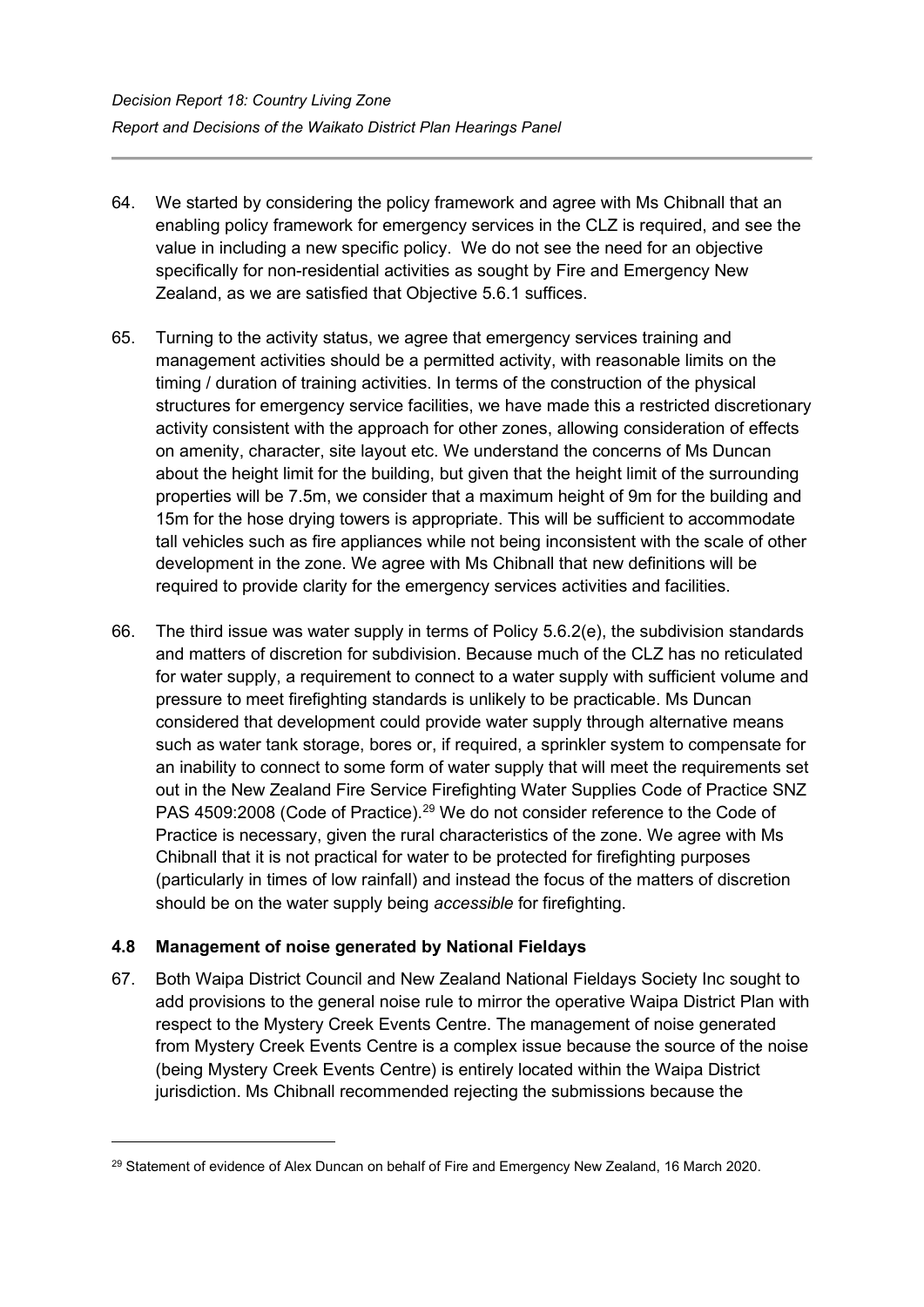Environment Court Consent Order from 1997 did not specifically require Waikato District Council to align their noise rules with those of Waipa District Council.<sup>[30](#page-20-0)</sup> Having heard from Mr Nation and read Ms Chibnall's closing statement, [31](#page-20-1) we have determined that the noise contours should be included on the district plan maps as an alert layer, as this will alert any prospective landowners to the increased noise levels associated with Mystery Creek Events Centre via Land Information Memorandum reports.

<span id="page-20-0"></span><sup>30</sup> Hearing 12: Country Living Zone section 42A report, Susan Chibnall, 3 March 2020, paragraphs 293-298.

<span id="page-20-1"></span><sup>&</sup>lt;sup>31</sup> Hearing 12: Country Living Zone closing statement, Susan Chibnall, 20 April 2020, paragraphs 52-67.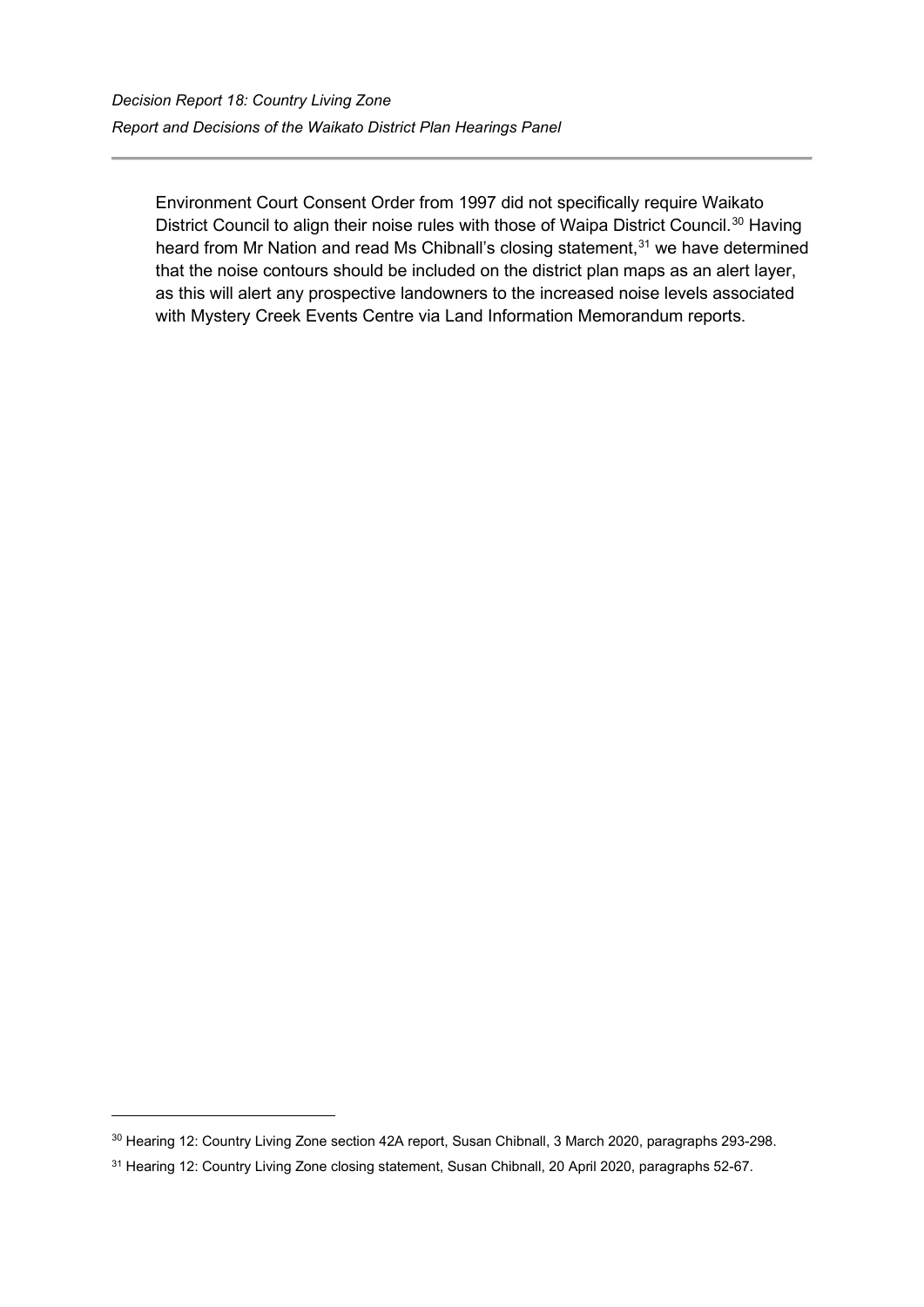

## **4.9 Management of reverse sensitivity effects**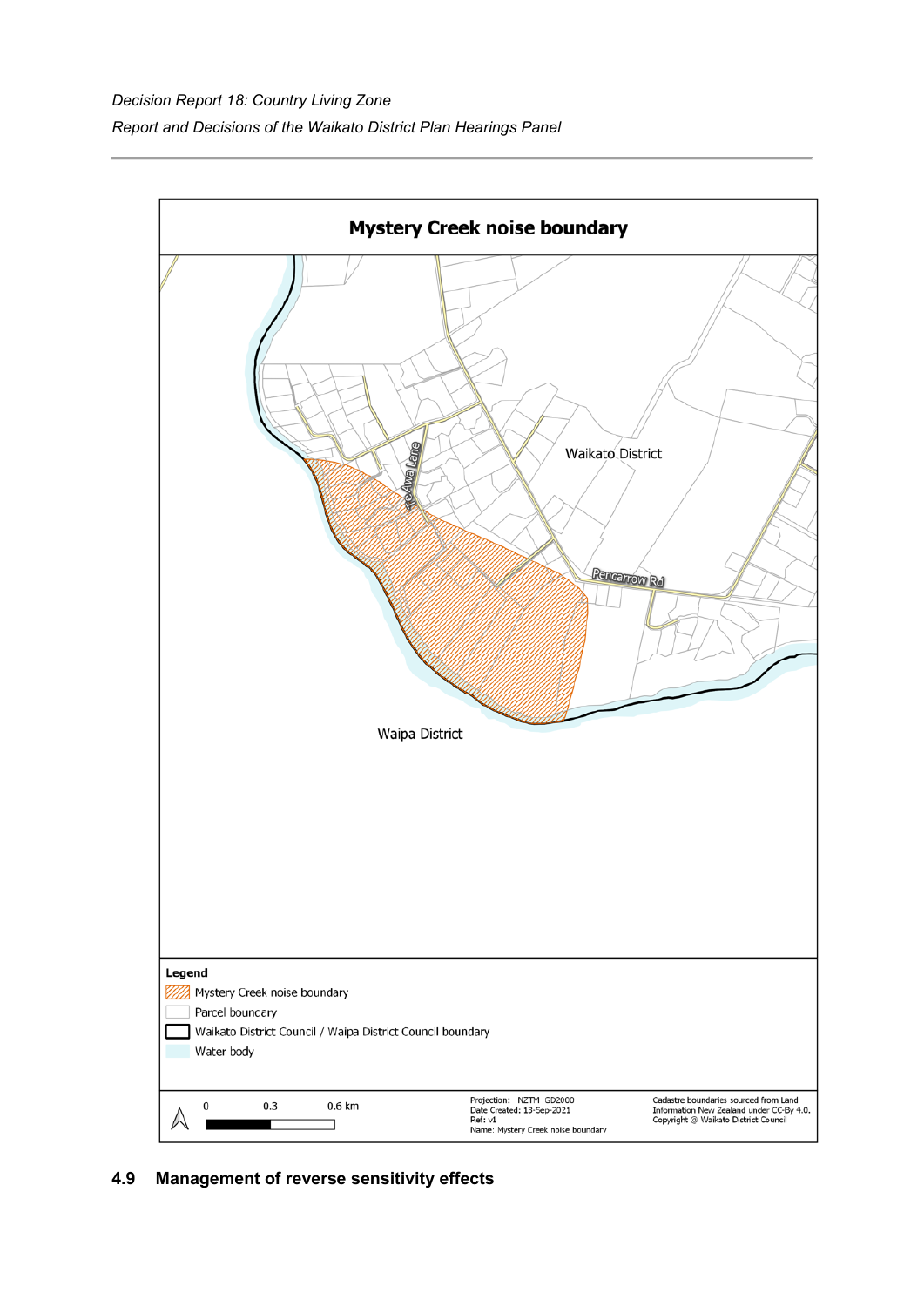- 68. As discussed above, the matter of reverse sensitivity was addressed by Ms Drew in relation to the Airport. Mr Hodgson addressed reverse sensitivity in the context of farming and sought inclusion of a new policy that reflected the language of the RPS. We are mindful of the direction from the RPS to:
	- a. Minimise land use conflicts, including minimising potential for reverse sensitivity (Objective 3.12(g);
	- b. Avoiding or minimising the potential for reverse sensitivity (Policy 4.4);
	- c. Avoid or minimise the potential for reverse sensitivity effects (Implementation Method 4.4.1); and
	- d. Discourage new sensitive activities (Implementation Method 6.1.2).
- 69. We agree with Mr Hodgson and have included a new Policy 5.6.19 as follows:

5.6.19 Policy- Reverse Sensitivity

(a) Avoid or minimise the potential for reverse sensitivity through:  $32$ 

- (i) the use of setbacks, the design of subdivisions and development
- (ii) limiting subdivision near the Waikato Regional Airport Urban Expansion Area
- 70. We also agree that reverse sensitivity effects should be included as a matter of discretion in Rule 23.3.7.1.
- 71. Horticulture New Zealand also sought a setback of 100m from any boundary adjoining a Rural Zone where the sensitive activity is not a residential activity. The current setback in the CLZ is 12m, and we consider that anything larger would unreasonably constrain use of the site, particularly given that the minimum lot size is 5,000m<sup>2</sup>. We therefore have rejected this submission point.
- 72. The setbacks from the rail corridor could also be considered in the context of reverse sensitivity as Ms Butler supported the inclusion of a reverse sensitivity policy, but also sought a 5m setback for all buildings from the rail corridor. Given that the setbacks are in excess of 12m for sites larger than 1,000 $m^2$ , we agree with Ms Chibnall that this will only be an issue for sites less than 1,000m<sup>2</sup> where the yards are 1.5m. KiwiRail has sought a 5m setback in all zones across the district.
- 73. We were not persuaded by the evidence of Ms Butler in respect of the CLZ and consider it is more appropriate that the setback rule remain located in Rule 23.3.7.2, which requires new buildings for sensitive activities to be located 5m from the designated boundary of the rail corridor.
- 74. We have not added a clause to Policy 5.6.4 as requested by KiwiRail which seeks to manage reverse sensitivity through setbacks, and instead have included this concept

<span id="page-22-0"></span><sup>&</sup>lt;sup>32</sup> Horticulture New Zealand (419.66).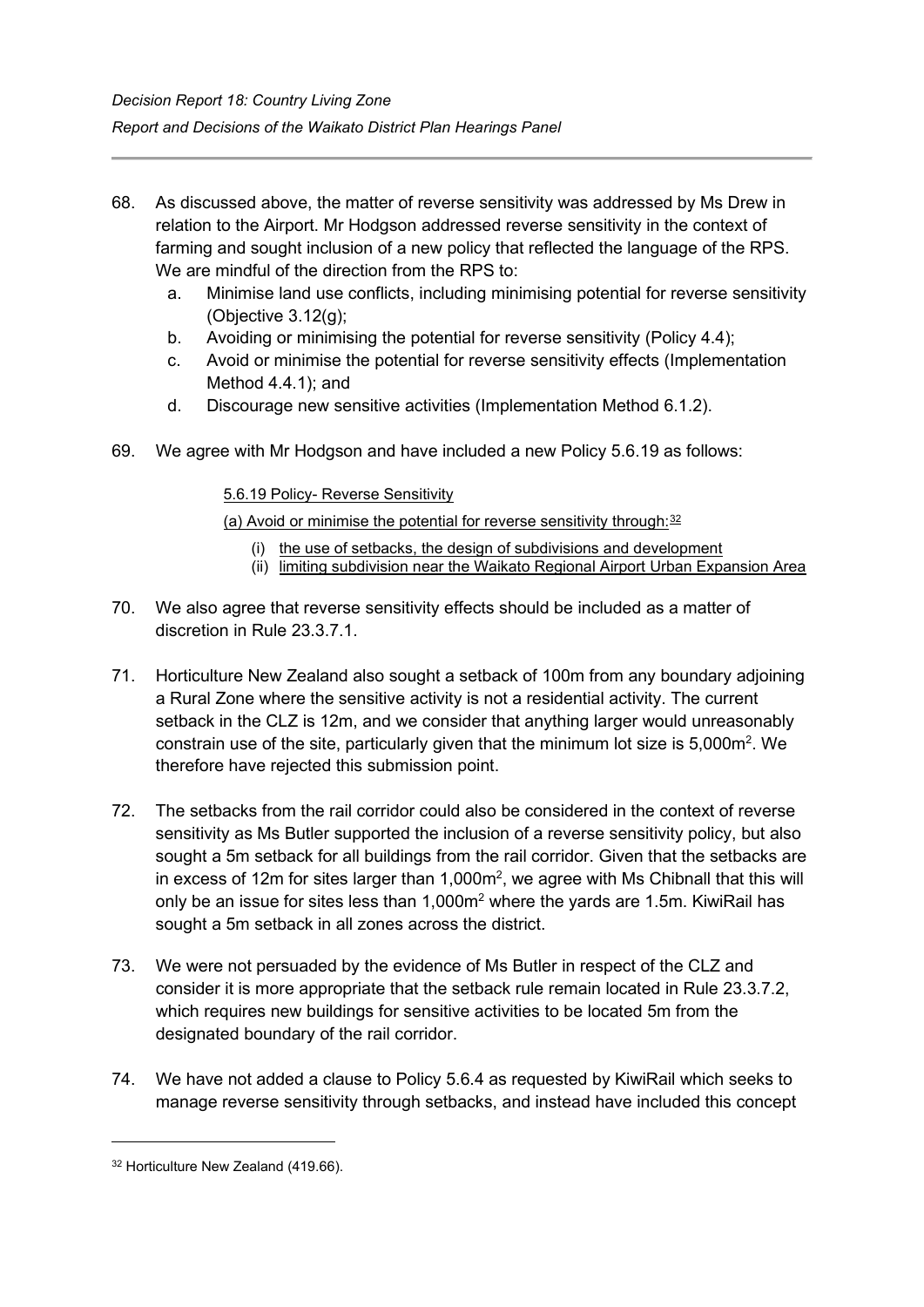in new Policy 5.6.19 which addresses reverse sensitivity. We have added specific matters of discretion where buildings for sensitive land uses are closer than 5m from the designated boundary of the railway corridor. We consider that the amendments will be effective at helping achieve Objective 6.1.1 Development, operation and maintenance of infrastructure and Objective 6.5.1 Land transport network. The additional clauses will ensure that the effects of a sensitive land use on the rail corridor can be considered in the event dispensation is sought from the rule.

## **4.10 Land use activities**

- 75. Section 23.1 sets out the activities and their status. We have added the following to the permitted activities:
	- a. Emergency services training and management activities;
	- b. Farming;
	- c. Childcare facility;
	- d. Visitor Accommodation; and
	- e. Construction, demolition, additions and alterations to a structure or building.

We consider these activities are all appropriate in the CLZ and will not adversely affect the character or amenity of the zone.

- 76. We have added two restricted discretionary activities being educational facilities (other than childcare) and childcare for greater than ten children.
- 77. We agree with Ms Chibnall that a rule for establishing a residential or sensitive activity in close proximity to the gas transmission line is not appropriate in the CLZ rules, and we have addressed this issue in more detail in our Decision Report 13: Infrastructure.
- 78. Consistent with our decisions across the other zones, we have assigned a discretionary activity status to activities which have not been specifically listed, rather than non-complying as notified.

#### **4.11 Home occupations**

79. Ms Robertson outlined her concerns with the standards for home occupations. We do not see the need to restrict the size of the building and consider there are other standards in the CLZ which more effectively manage this, such as site coverage and impermeable area. Given the progression in technology, we consider there is not the same risk of electrical interference, and we have not heard any evidence to make us think otherwise. The matter of heavy vehicles associated with home occupations was also addressed by Ms Running. Given that the standards in Chapter 14 Infrastructure and Energy allow 100 vehicle movements per day in the CLZ and no more than 15% of these vehicle movements are heavy vehicle movements, we cannot see the value in having a more restrictive rule applying to home occupations. We agree with Ms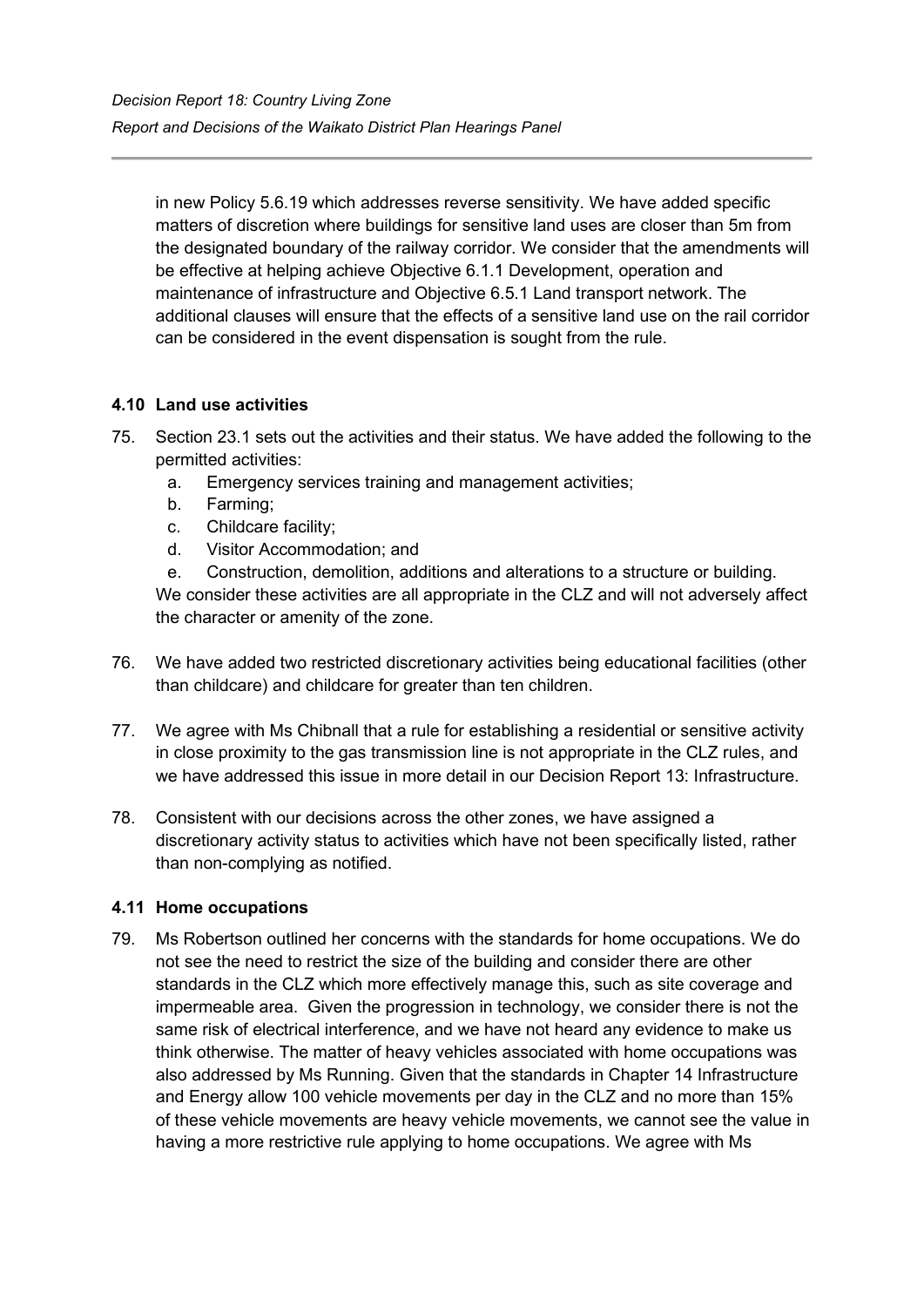Chibnall's recommended reduction in the duration of the operation of machinery from 9pm to 7pm.

## **4.12 Educational facilities**

80. Ms Duncan supported the restricted discretionary activity status for education facilities as recommended by Ms Chibnall, and we agree. We have also included childcare for more than 10 children as a restricted discretionary activity with appropriate matters of discretion, rather than assigning a discretionary status.

### **4.13 Land Use Effects**

81. While we have set out our decision on broader matters below, we have addressed here some of the more discrete decisions we have made on the CLZ Land Use – Effects rules which sit in Chapter 23.2.

#### *Noise*

82. We have amended the rules to be consistent with the noise rules applying to other zones, and to reflect the most accurate units of measuring sound.

#### *Signs*

- 83. There are two rules which manage signs in the CLZ and the most substantive changes we have made are the limits on the size of real estate signs in response to the submission from Greig Metcalfe and clarification of the standards for signs directed at road users (Rule 23.2.6.2). While there were a number of submissions seeking larger signs or an increased number, we are aware that the character of the CLZ is residential development in a rural setting. We consider that the standards will achieve the objective for the zone in terms of character and amenity, while ensuring safety of traffic, pedestrians and cyclists.
- 84. Waka Kotahi sought to limit the number of words and graphics. We agree with Ms Chibnall's assessment that the addition of the words 'and no more than 6 words', or 'graphics' complicates the situation for a plan reader and we have not made any changes in response. Turning to Sharp Planning Solutions, we consider the important factor is the distance from other road signs and significant roading features such as intersections and pedestrian crossings, rather than the distance from other signs on private property. We therefore have amended clause (a)(ii) accordingly. We agree with KiwiRail that it is appropriate to expand clause (a)(ii) to include levels crossings and other signs associated with roads and traffic management. We consider these amendments to the standards will more effectively achieve Objective 6.1.1 Development, operation and maintenance of infrastructure and Objective 6.5.1 Land transport network.

*Outdoor storage*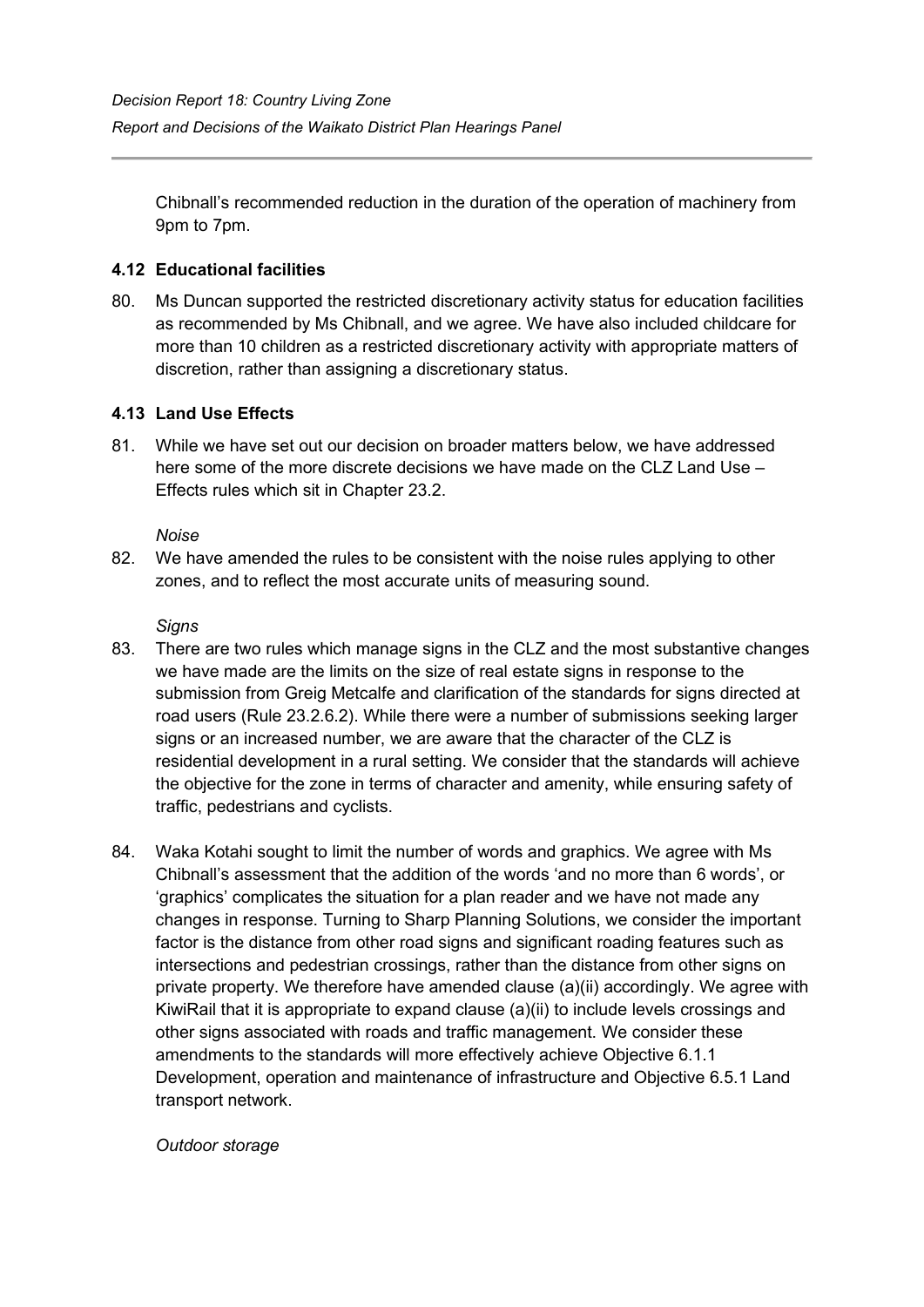85. We have deleted this rule in response to the submission from Council on the basis that it is not appropriate in the CLZ and will unduly limit residential uses.

## **4.14 Earthworks**

- 86. Twenty-one submissions were received on the earthworks rules, with many seeking to increase the permitted baseline for volume of earthworks and to exclude the earthworks limits from applying to accessways. We agree with Ms Chibnall's assessment and recommendations to increase the permitted volume to 500m $^{\rm 3}$ .
- 87. Mr Lester sought the earthworks limits not apply to the formation of accessways (Rule 23.2.3.1 P1). Ms Chibnall recommended rejecting this request on the basis that the size of the sites (being over 5,000m<sup>2</sup>) mean that the development of an accessway has the potential to require substantial earthworks, and a consenting process is an appropriate way to manage the activity. [33](#page-25-0) We agree.
- 88. Sharp Planning Solutions sought to increase the volume of fill material from 20m<sup>3</sup> to 50 $\mathsf{m}^3$ . We agree with Ms Chibnall's assessment that 20 $\mathsf{m}^3$  is only two truckloads and this would not allow landscaping bunds to be constructed. We agree that  $50m<sup>3</sup>$  would be a more appropriate amount. We also agree that a 1.5m maximum depth of cut or fill is more appropriate than 1m, particularly given that slopes are restricted to 1:2 (1 vertical to 2 horizontal) which will help with stability.
- 89. First Gas Limited sought an additional requirement to the earthworks rule, Rule 23.2.3.1 P2 (a)(vii), and an associated matter of discretion in Rule 23.2.3.1 RD1 limiting earthworks in close proximity to the gas line. Although we have addressed this matter comprehensively in our decision on Infrastructure and Energy, we record that we agree that including the matter of discretion is appropriate, but do not consider setbacks for earthworks to be necessary.
- 90. As requested by KiwiRail, we have amended the wording in Rule 23.2.3.1 P2 (a)(iv) to refer to earthworks being 'stabilised' as opposed to being revegetated and have amended the wording of the standard accordingly.
- 91. The other remaining issue in contention regarding earthworks is the setback requirement. We prefer Ms Chibnall's reasoning and recommendation for a 1.5m setback to the 0.5m proposed by Mr Lester.
- 92. Having undertaken an evaluation in accordance with s32AA of the RMA, we consider the amendments are more appropriate in achieving the Objective for the CLZ than the

<span id="page-25-0"></span><sup>&</sup>lt;sup>33</sup> Hearing 12: Country Living Zone section 42A report, Susan Chibnall, 3 March 2020, paragraph 319.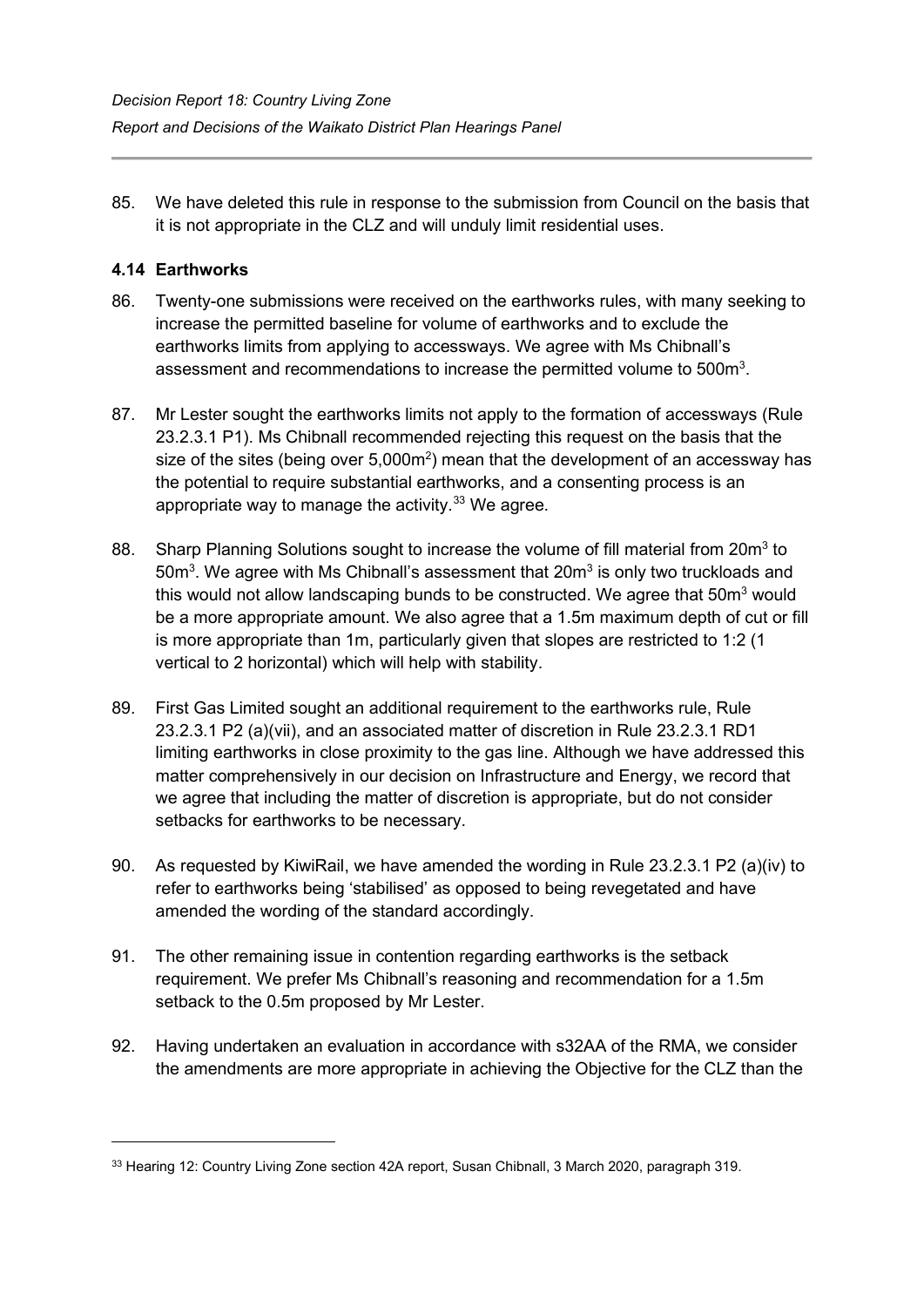notified version, as it provides for the sustainable use of the land and better manages the effects of earthworks.

### **4.15 Land use – Buildings Rules**

#### *Daylight admission*

93. Sharp Planning Solutions sought amendments to the daylight angle to be 45° (rather than 27°) commencing at 3m (rather than 2.5m). We agree that the 45° better aligns with the daylight controls of adjoining councils, but for the same reason consider the starting height should remain at 2.5m.

#### *Building coverage*

94. As notified, the permitted site coverage rule allows coverage of either 10% or 300 $m^2$ , whichever is the larger. We are not persuaded that any change is necessary.

#### *Setbacks*

- 95. We have retained the notified setbacks from the road boundary as they are necessary to maintain the sense of spaciousness already present, to allow for landscaping and to retain the character of the zone. Although Waka Kotahi sought to increase the setback for expressways to be 35m and state highways to be 15m for all boundaries, this is already the setback for sensitive land uses in Rule 23.3.7.2, and we see no reason to extend the setback to apply to all buildings.
- 96. We have added a rule which addresses the scenario where indicative roads have been constructed, but the planning maps have not yet undergone a Schedule 1 process to remove the notation.

#### **4.16 Minor dwelling**

97. We agree with Ms Chibnall that the requirement for a minor dwelling to be within 20m from the main dwelling serves to protect the character and amenity of the zone. We are not persuaded that any change is warranted, but we have amended the description of "principal residential unit" to make the standard clearer.

#### **4.17 Setbacks from waterbodies**

- 98. Given the small areas of the district where CLZ is located adjacent to a waterway, we do not see any problem in a maimai of a maximum specified size  $(10m^2)$  to be located within the setback requirement for a waterbody, as proposed by Mr Wilson for Auckland/Waikato Fish and Game Council. We have therefore added such a provision to permitted activity Rule 23.3.7.5 Building setback – waterbodies, noting that maimais that do not comply with this standard will be a discretionary activity.
- 99. In the context of Rule 23.3.7.5 Building setback waterbodies, Mr Lester and Ms Chibnall agree that there should be a more lenient setback of 10m to a 'managed wetland' and that the term should be defined. We agree, however, we also consider it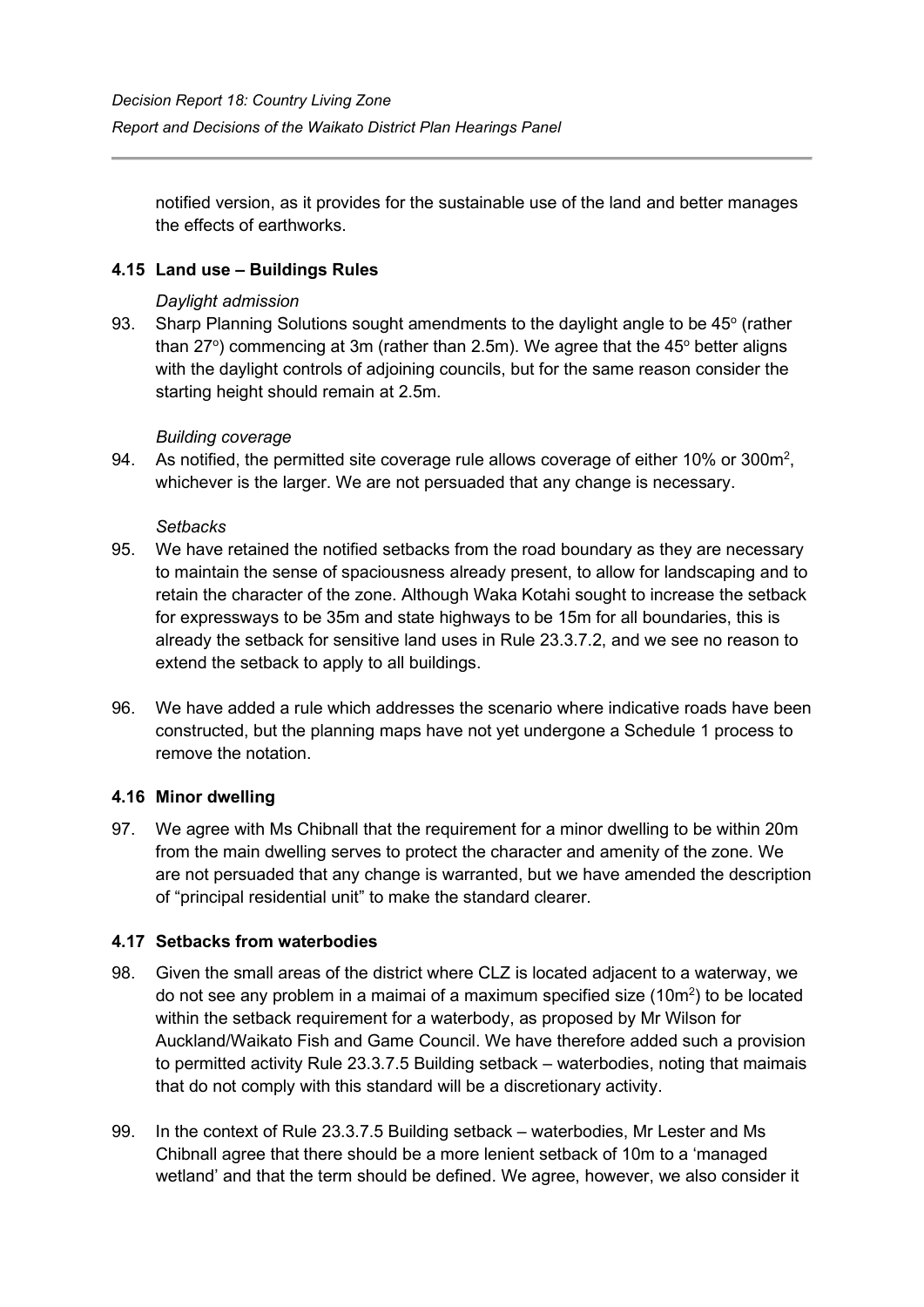appropriate to include an advice note advising plan users that they will also need to consider the National Environmental Standards for Freshwater.

100. We have increased the setbacks from waterbodies in response to the submission from Council.

## **4.18 General subdivision**

- 101. Various submissions sought a reduced minimum lot size from  $5,000m^2$ , as notified, that were in the range of between 1,000m $^{\rm 2}$  and 4,000m $^{\rm 2}$ .
- 102. We agree with Ms Chibnall that the minimum lot size of  $5.000m<sup>2</sup>$  is intended to provide rural-residential living opportunities that are large enough to be self-serviced in terms of water supply, wastewater and stormwater. We are aware that the minimum lot size in the Operative District Plan for the CLZ is  $5,000$ m<sup>2</sup>, and given the amenity and character is already well developed in this zone, we are not persuaded to change it.
- 103. In that regard, we agree with Ms Chibnall that: $34$ 
	- a. Reducing the minimum lot size would have an impact on the character of the CLZ as well as the surrounding Rural Zone. It would result in a somewhat largelot urban character, which is more akin to the Village Zone;
	- b. A decrease in lot size will increase the density of the zone and may generate potential impacts on amenity in terms of increased noise and traffic;
	- c. There would be a loss of open vista and space with an increase in the number of dwellings. The dwellings in the CLZ are often large so there would be a noticeable increase in the level of buildings;
	- d. There is the potential for an increase in reverse sensitivity effects in respect of the adjoining rural productive areas;
	- e. Decreasing the lot size decreases the opportunity for small scale primary productive activities to occur;
	- f. Decreasing the lot size reduces the range of residential lifestyle options, noting that the CLZ provides for low-density residential opportunities in a rural setting;
	- g. Decreasing the lot size will increase the cumulative impacts of on-site servicing for wastewater and stormwater.

Whilst Mr Hartley's proposal for a minimum lot size of 3,000m<sup>2</sup> and an average of 5,000m2 would allow more flexibility in lot size, we consider that allowing smaller sites (even though these may be balanced by a larger site) creates a risk that the character of the CLZ will, over time, be eroded.

104. Given all the above, we have retained the 5,000m2 minimum lot size.

<span id="page-27-0"></span><sup>34</sup> Section 42A Closing Statement Hearing 12: Country Living Zone Report, Susan Chibnall, 20 April 2020, paragraph 48.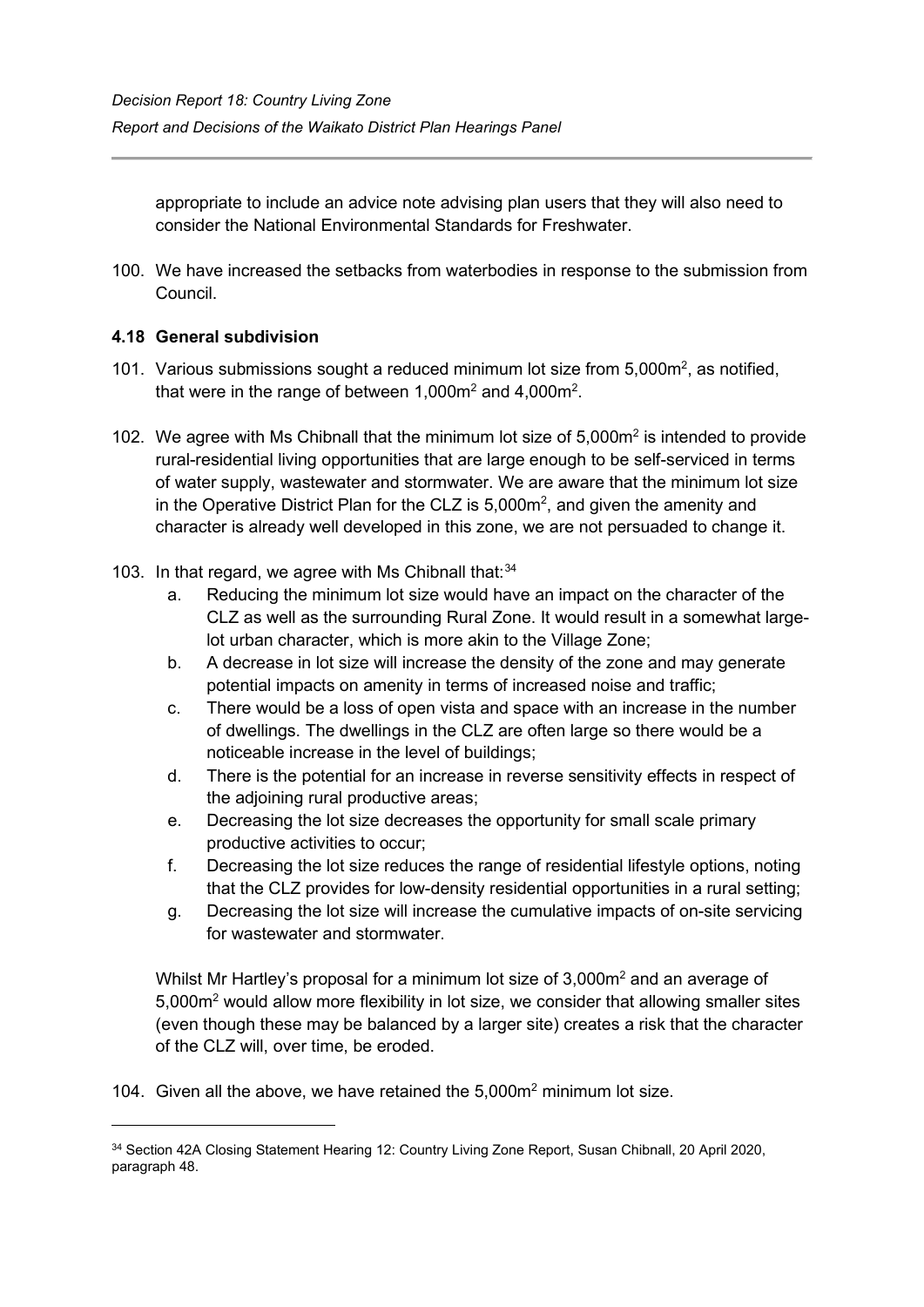- 105. Policy 5.6.3 is the key policy for guiding subdivision, which Ms Palmer and Mr Lester considered was too inflexible. Nevertheless, we consider that a strong policy position will more effectively support Objective 5.6.1 and we are not persuaded to change it, for the reasons presented by Ms Chibnall.
- 106. As a direct consequence, we also consider that a subdivision proposal that does not comply with the  $5,000m^2$  minimum lot size should be a non-complying activity.
- 107. Contrary to the submission of Grace Wilcock, we do not consider there would be significant indigenous biodiversity gains to be made from incentivising subdivision in the CLZ if Significant Natural Areas were to be protected. We therefore reject this submission point.
- 108. We have also amended the matters of discretion in Rule 23.4.1 to ensure a wider range of potential effects of subdivision are able to be considered.

### **4.19 Subdivision under the Airport Overlays**

- 109. The purpose of the ASCB and SEL 95 Boundary overlays, as marked on the planning maps, is to limit the amount of development close to the Airport and the potential for reverse sensitivity effects. Rule 23.4.2 RD1(a)(ii) controls subdivision of CLZ land within the ASCB and SEL 95 Boundary and increases the minimum lot size to 1.1ha (as opposed to  $5.000m^2$  for CLZ sites outside of these overlays). Rule 23.4.2 RD1 (a)(iiii) sets out a calculation for sites that straddle the ASCB so that subdivision of the portion of the site outside the overlay is not constrained. Non-compliance with these minimum lot sizes cascades to a non-complying activity status.
- 110. Central to our consideration of the various submissions is the direction provided by the RPS. The Airport is defined as regionally significant infrastructure in the RPS, which means the following objectives and policies are directly relevant:
	- a. Policy 6.6 Significant infrastructure and energy resources;
	- b. Implementation Method 6.6.1 Plan provisions;
	- c. Implementation Method 6.1.8(c) Information to support new urban development and subdivision; and
	- d. Implementation Method 6.6.5 Measures to avoid adverse effects.

These all seek to protect the efficient and effective operation of the Airport now and in the future.

111. The submitters helpfully set out the genesis of the lower density subdivision rules within the ASCB which was the result of an appeal that was settled in 2003. We understand from Ms Drew that the 1.1ha lot size was based on the average size of land parcels within the Outer Control Boundary at the time and were intended to 'hold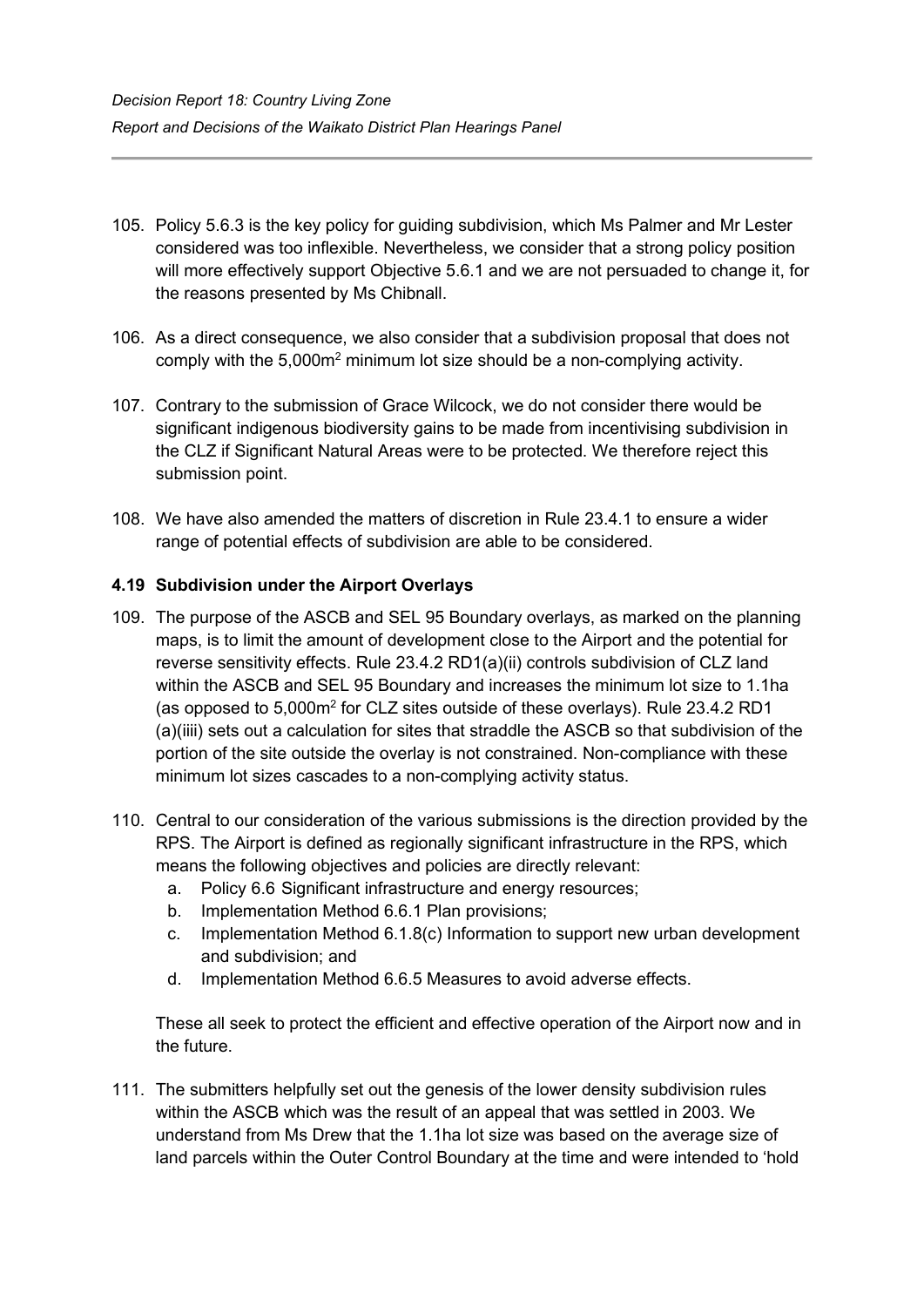the line' at that density, while allowing for subdivision elsewhere in Tamahere to increase in density to 5,000m $^2$  lots. $^{\rm 35}$  $^{\rm 35}$  $^{\rm 35}$ 

- 112. We are aware that the Outer Control Noise Boundary is an area where aircraft noise levels are predicted to be between 55 and 65 dBA Ldn. Having carefully considered all the evidence, we consider that the ASCB should remain in its current location, and that minimum lot size within the ASCB and SEL 95 should continue to be set at 1.1ha.
- 113. For increased clarity we have split the rule for subdivision in the ASCB away from the general subdivision rule and it now has its own standalone rule.
- 114. We considered Mr Barrett's proposal for dealing with reverse sensitivity effects by requiring new activities to enter into a "no complaints" covenant via a land encumbrance, [36](#page-29-1) but do not consider it would be effective or appropriate.
- 115. The Operative District Plan: Waikato Section currently classifies subdivision within the Hamilton Airport SEL 95 Boundary or inside the Airport Noise Subdivision Control Boundary that creates allotments with an average net site area of less than 1.1ha as a prohibited activity. The PDP classified such subdivision as a non-complying activity. We agree that a non-complying activity status is the most appropriate activity status, and that there is a gap in the policy framework to address reverse sensitivity, particularly given the direction from the RPS. This is a matter we discuss more generally below. In terms of the Airport, we are mindful that while there is an objective and policy in Chapter 6 Infrastructure and Energy addressing reverse sensitivity, this refers to "infrastructure" generally and there is no specific reference to the Airport. We therefore agree with Ms Drew that reverse sensitivity relating to the Airport should be explicitly addressed by a policy and have therefore included the following new policy:<sup>[37](#page-29-2)</sup>

5.6.19 Policy- Reverse Sensitivity

(a) Avoid or minimise the potential for reverse sensitivity through:

- (i) the use of setbacks, the design of subdivisions and development
- (ii) limiting subdivision within the Airport Subdivision Control Boundary.

## **4.20 Subdivision within Identified Areas**

116. Rule 23.4.4 was intended to apply to subdivision of sites within one of the PDP's overlays, however we consider it is more appropriate to have separate rules, with one dealing with subdivision of Significant Natural Areas, and the other archaeological

<span id="page-29-0"></span><sup>35</sup> Rebuttal evidence of Kathryn Drew on behalf of Waikato Regional Airport Ltd, 24 March 2020, paragraph 20.

<span id="page-29-1"></span><sup>&</sup>lt;sup>36</sup> Submission Statement of Philip Barrett for William Hodgson and Leo Koppens, 20 March 2020, paragraph 3.1.

<span id="page-29-2"></span><sup>&</sup>lt;sup>37</sup> Horticulture New Zealand (419.66).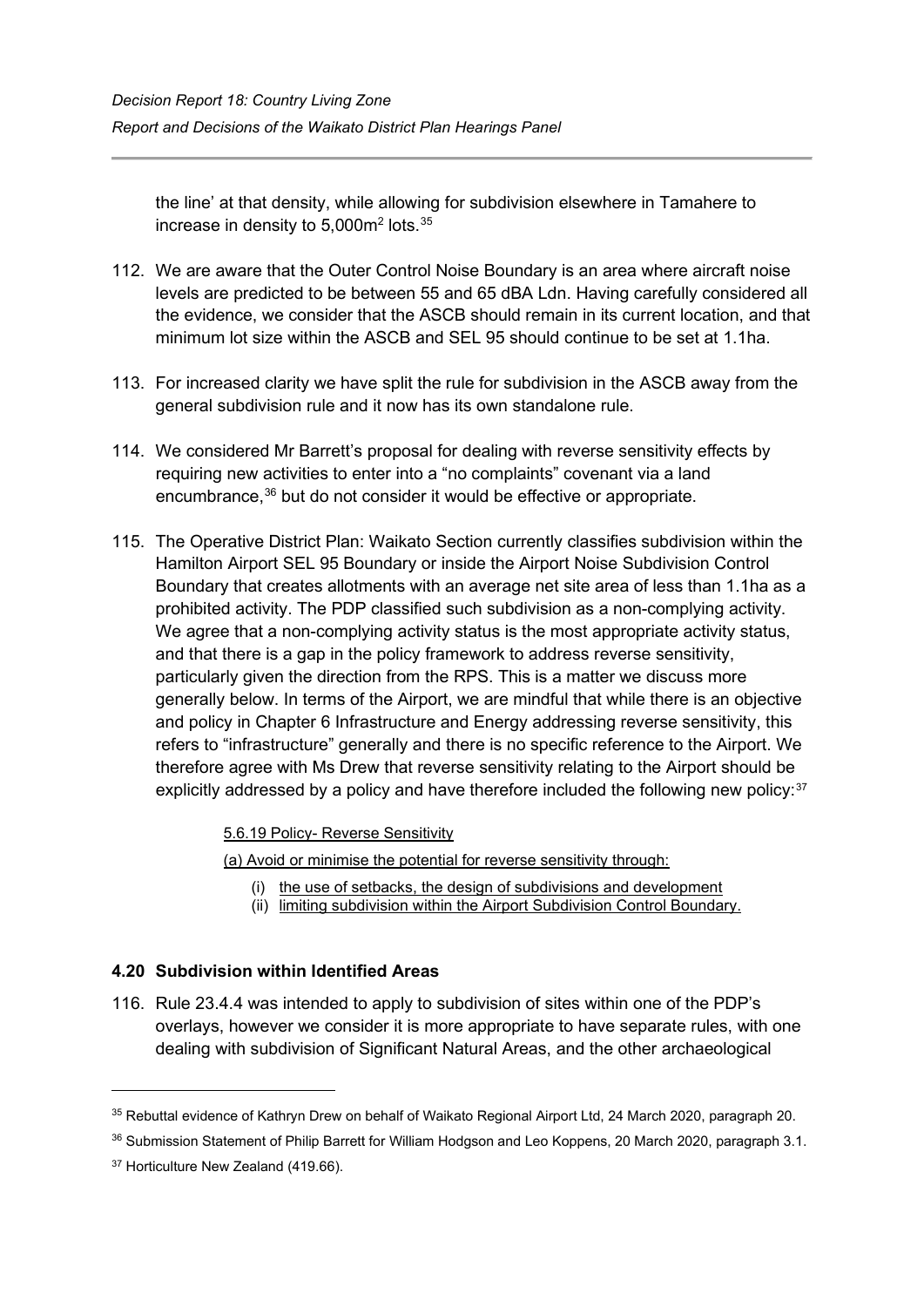sites, Maaori sites and areas of significance, and notable trees. This approach enables the matters of discretion to be more bespoke. We have also changed the activity status to cascade to discretionary rather than non-complying, because the noncomplying activity status is unnecessary given that in some circumstances it is unavoidable to put a boundary through an archaeological site, or a Maaori site or area of significance.

## **4.21 Subdivision – Road frontage**

117. We have considered Waka Kotahi's proposal to increase the minimum width of the road boundary in Rule 23.4.7 from 15m to 50m for front sites alongside Ms Chibnall's analysis of the existing width of road frontages. [38](#page-30-0) After doing so, we are satisfied that increasing the road frontage to 50m will assist in supporting the objectives and policies of the zone, which have a strong focus on retaining character and amenity.

## **4.22 Building platform for subdivision**

118. Mr Lester considered that a 1,000m<sup>2</sup> building platform is excessive in the CLZ and is significantly above and beyond what is reasonable. Ms Chibnall considered that the standard will ensure a site versatile enough to accommodate many different orientations, shapes and sizes. $^{39}$  $^{39}$  $^{39}$  Given that the minimum lot size is 5,000m<sup>2</sup>, we consider a 1,000m2 platform will ensure that the landowner (or developer) has choice about where buildings are situated within that platform. It is also an effective mechanism for ensuring that a future resource consent for encroaching the building standards (such as setbacks, daylight angles etc) is not required. We consider the minimum 1,000m<sup>2</sup> building platform to be appropriate.

## **4.23 Subdivision creating reserves and walkways**

- 119. We have deleted Rule 23.4.9 relating to reserves, as the purpose of the rule is to create public parks and we consider it unlikely that a reserve of this nature would be required in the CLZ.
- 120. As detailed in our decisions on the Infrastructure and Energy chapter (Decision Report 13), we have deleted the indicative walkways, cycleways, bridleways from the planning maps.
- 121. We accept the submission from McCracken Surveys Limited that an additional matter of discretion should be included in Rule 23.4.12 to enable the assessment of the costs and benefits of acquiring land for esplanade reserves. However, we do not agree that

<span id="page-30-0"></span><sup>38</sup> Hearing 12: Country Living Zone Rebuttal section 42A report, Susan Chibnall, 1 April 2020, paragraph 162-163.

<span id="page-30-1"></span><sup>39</sup> Hearing 12: Country Living Zone section 42A report, Susan Chibnall, 3 March 2020, paragraph 712.